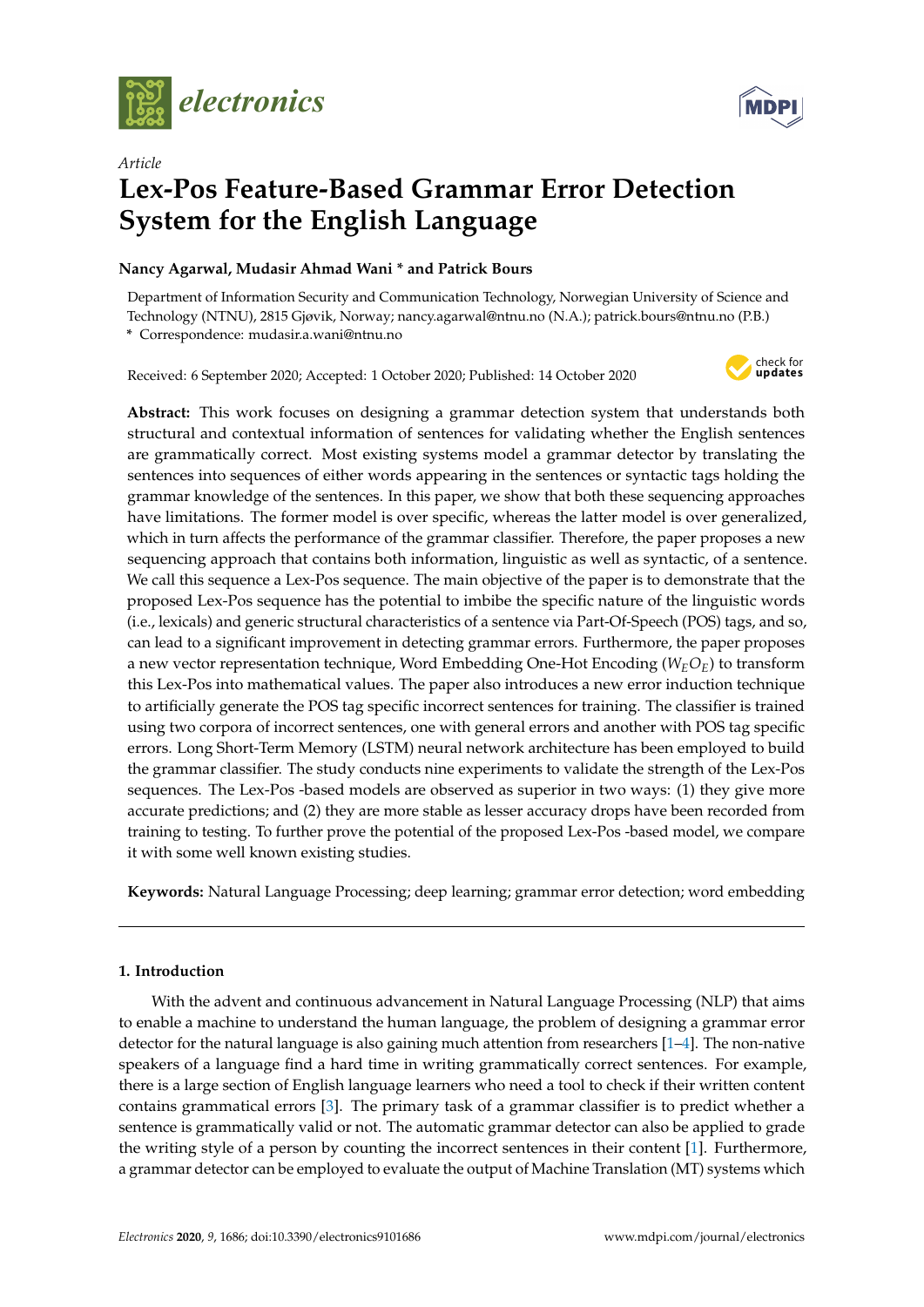are designed to produce grammatically correct sentences, by highlighting the translated sentences which contain errors [\[2\]](#page-15-3).

The language error detection problem is mostly considered as a sequence labeling task where a supervised learning approach is adopted to predict whether the input sequence is grammatically correct or not. Most of the existing studies use one out of two approaches to convert an English sentence into a sequence for the classification task. In the first approach, the sentence is processed as a sequence of words as they appear in the text [\[1,](#page-15-0)[5\]](#page-16-0). We refer to this sequence as a lexical sequence. For example, the sentence *"I am reading a book"* will be transformed into the sequence <*I*> <*am*> <*reading*> <*a*> <*book*>. In the second approach, a sentence is converted into the sequence of tokens which indicate its structural or syntactic information [\[6,](#page-16-1)[7\]](#page-16-2). We call these types of sequences syntactic. For example, the syntactic sequence of the same sentence will be <*subject*> <*hel ping* − *verb*> <*verb*> <*article*> <*object*>. This is more like specifying the grammar-domain of words used in a sentence. Researchers use various tools such as dependency parser and Part-Of-Speech (POS) tagger to obtain the structural information of a sentence.

However, we observe that both types of sequences have their inherent limitations. The model trained on lexical sequences is highly specific to the domain of vocabulary of the sentences. Therefore, these models do not generalize well. This implies that, if the sentences in a training set are not enough to cover the large aspect of the English language, the words in test sequences would appear strange to the model. On the other hand, the model trained on syntactic sequences overcomes this limitation by providing the structural characteristics of the sentences, and hence, allow the model to generalize the rules. However, too much generalization is also not good for the model as it often provides insufficient knowledge about the grammar used in a sentence. For example, both words *"a"* and *"an"* are articles but they are used in a different context (e.g., *"an apple"*, *"a banana"*) which cannot be reflected by a syntactic sequence only.

We address this problem by proposing a novel sequence named as Lex-Pos sequence that attempts to capture the specific nature of the lexical sequence and generic nature of the syntactic sequence of a sentence. The structural organization of a sentence in the Lex-Pos format is represented using Part-Of-Speech tags. The required linguistic knowledge is added to the structural knowledge of the sentence to prevent the grammar error classifier from over-generalization.

Since the proposed Lex-Pos sequence contains both lexical tokens and POS-tag tokens, we introduce a new vector representation to represent this sequence in a machine-understandable format. We infused two vector representation techniques viz; word embedding and one-hot encoding to draw the vector of Lex-Pos sequences. We named this representation Word Embedding One-Hot Encoding ( $W_EO_E$ ). In this  $W_EO_E$  vector representation, the lexical tokens in a sequence are converted into embedding vectors, whereas syntactic tokens are converted into binary vectors.

In order to design the grammar error detector algorithm, a large corpus containing a satisfactory quantity of both correct and incorrect sentences is required. The correct sentences are acquired from the Lang-8 English learner corpus [\(https://sites.google.com/site/naistlang8corpora/\)](https://sites.google.com/site/naistlang8corpora/). However, for designing a dataset of grammatically invalid sentences, an artificial error corpus is created by inducing the grammatical errors into the correct sentences of the Lang-8 dataset. Talking about the grammar error types, there are a variety of errors in English language and we distribute them in two categories, viz, syntactic errors and semantic errors. Syntactic errors are caused due to varied reasons for example, a word in a sentence does not spell right (misspelling error), a verb does not conform to the subject (subject-verb agreement error) or a preposition is incorrectly used(preposition error), etc. On the other hand, the sentences with semantic errors are structurally correct but does not make any sense in real life, for example, 'I am eating water', 'we are running a banana', etc. The proposed approach can detect all the syntactic errors in an English sentence and verifies the grammatical structure of a sentence but does not ensure if a sentence is semantically valid, (i.e., if the sentence is meaningful).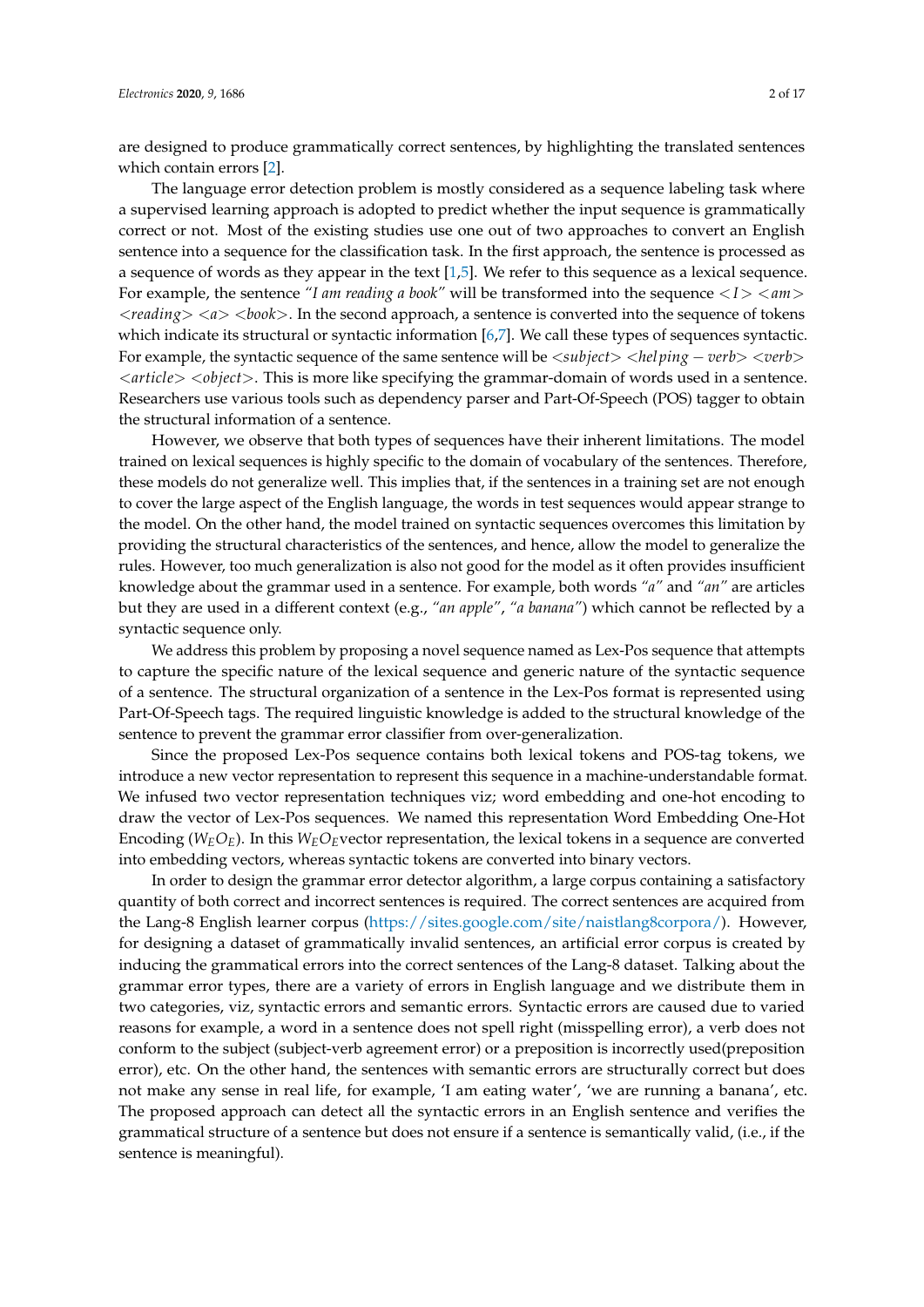Since our target is to train the classifier to differentiate between a valid or invalid Lex-Pos sequence which contain two kinds of tokens, i.e., lexical and POS-tag, two sets of incorrect sentences are designed, one with general errors and another with POS-tag specific errors. The general errors are induced to make the model aware of lexical specific mistakes. The existing error introduction techniques such as *missing verb errors*, *repeated word errors*, *subject-verb agreement errors*, etc. [\[1\]](#page-15-0) have been used to create different types of such ungrammatical sentences. However, for designing the second set of error corpus, a new error induction method has been implemented that induces POS-tags specific errors in the correct English sentences.

In this paper, the major focus is to show that the proposed Lex-Pos sequence which incorporates both linguistic and structural information of a sentence can markedly enhance the performance of the grammar error detection classifier. The source code for the proposed approach has been made available for the researchers [\(https://github.com/Machine-Learning-and-Data-Science/Lex-POS-Approach\)](https://github.com/Machine-Learning-and-Data-Science/Lex-POS-Approach). The main contributions of the work are summarised as follows.

- A new sequence of the English sentence named Lex-Pos is proposed, which tends to infuse the specificity of linguistic and generalization of syntactic characteristics of a sentence;
- A novel vector representation for Lex-Pos sequence of sentences named as Word Embedding One-Hot Encoding (*WEOE*) has been presented by combining the word embedding and one-hot encoded sequences;
- The novel error induction methods have been proposed to create negative samples containing POS-tag errors for training;
- The grammar classifier is designed using LSTM deep learning architecture;
- Overall, nine experiments have been conducted on three designed datasets to reveal the potential of Lex-Pos sequences; and
- A comparative study is presented where two replicas of existing grammar-aware systems are designed and experiments are conducted to further demonstrate the strength of Lex-Pos sequences.

The remaining of the paper is structured as follows: Section [2](#page-2-0) discusses the literature about grammar detection and correction systems. The proposed Lex-Pos sequence is explained in Section [3](#page-3-0) and the datasets and pre-processing are presented in Section [4.](#page-6-0) In Section [5,](#page-6-1) different error induction methods are discussed including the newly introduced tag specific error induction. Section [6](#page-8-0) presents a novel sequence representation technique that has been used for designing a grammar error detector in this study. The experimental setup and results are discussed in Section [7.](#page-9-0) Section [8](#page-11-0) provides a comparison with existing studies. In Section [9,](#page-14-0) we have discussed a few limitations of our study, and finally, Section [10](#page-15-4) concludes the overall work of Lex-Pos feature-based Grammar Error Detection system for the English Language.

## <span id="page-2-0"></span>**2. Background Study**

In the grammar detection problem, the sentences are mostly converted into some sequence to obtain a feature set for experiments. Prior works have majorly focused on either considering the sentence itself as a sequence of words or extracting the sequence of tokens which depicts the structure of a sentence. For example, [\[1\]](#page-15-0) has combined the POS tags of the sentence and the output of the XLE parser [\(https://ling.sprachwiss.uni-konstanz.de/pages/xle/\)](https://ling.sprachwiss.uni-konstanz.de/pages/xle/) to extract the feature set for identifying grammatically ill-formed sentences. The authors also proposed the design of an artificial error corpus for training the model by introducing four types of grammatical mistakes including missing word errors, extra word errors, spelling errors, and agreement errors. The work is further extended in [\[2\]](#page-15-3), where probabilistic parsing features are incorporated with the POS *n*-grams and XLE-based features to improve the results. In [\[6\]](#page-16-1), the authors propose a classifier to detect grammatical mistakes in the output produced by Statistical Machine Translation (SMT) systems. The structure of the sentences has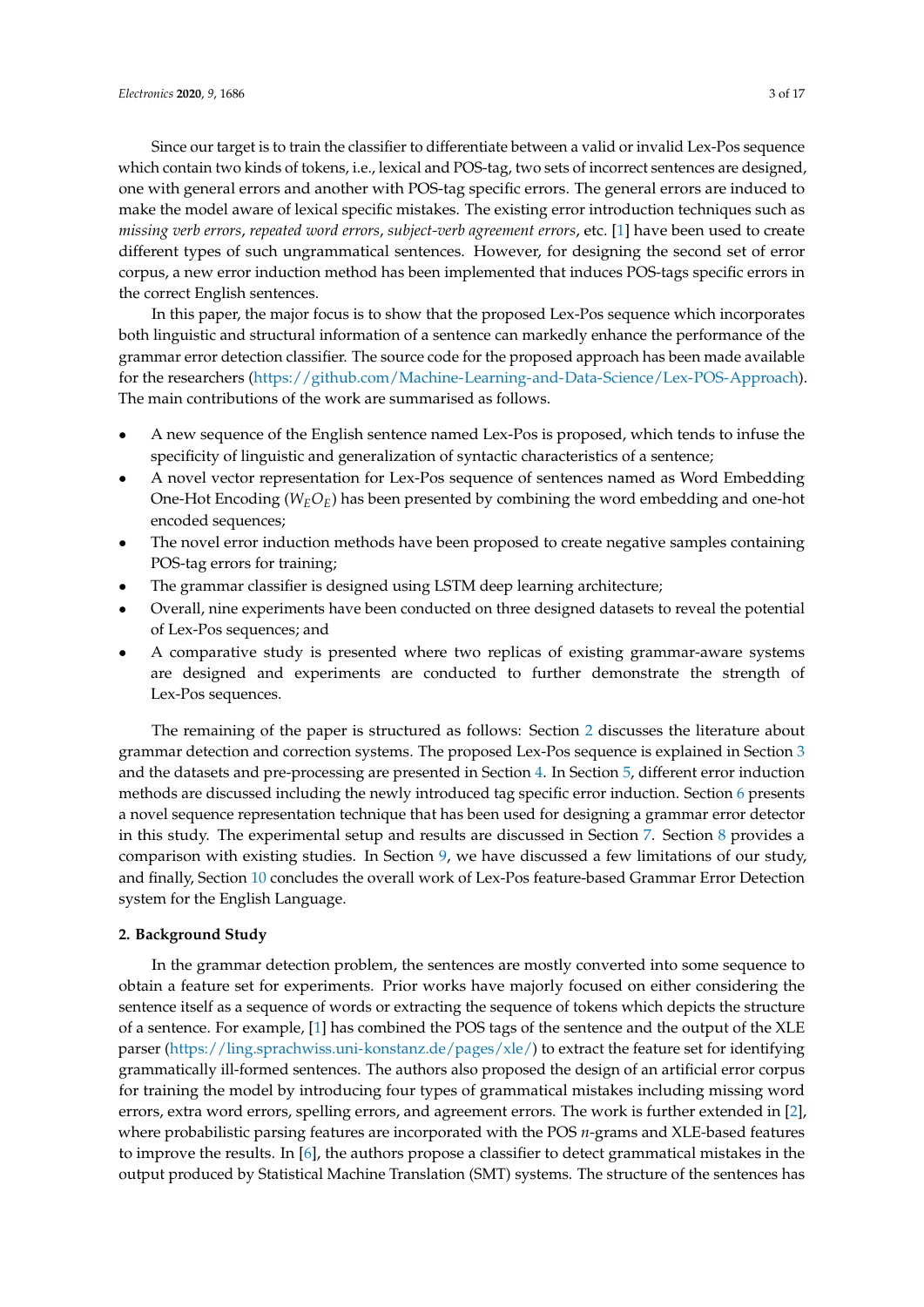been captured using multi-hot encoding where the word vector represents three types of information: *POS tag*, *morphology* and *dependency relation*.

A large section of researchers has focused on representing the sentences using word embedding vectors. The authors of [\[8\]](#page-16-3) propose the Grammar Error Corrector (GEC) model using the convolutional encoder-decoder architecture which was trained on word embeddings of the sentences. Another work [\[3\]](#page-15-2) proposes word embeddings that considers both the grammaticality of the target word and the error patterns. To create incorrect sentences in the corpus, the target word in the sentence has been replaced with a similar but different word that often confuses the learners. For example, replacing 'peace' with 'piece'. Authors in [\[9\]](#page-16-4) have designed a translation model that assists in understanding the unseen word using its context. The encoder-decoder model which is capable of handling the Out Of Vocabulary (OOV) words has been employed. [\[10\]](#page-16-5) also utilizes the Convolutional Neural Network (CNN) to build a GEC model. However, the problem is considered as a binary classification rather than a sequence-to-sequence problem. The task of the model is to predict the grammatical correctness of a word based on the context where it has been used in the sentence. The authors also implement word embeddings to represent the sequence of a sentence and substitution error induction method to artificially create the negative samples in the training set.

There are also several studies that attempt to integrate a different level of information of the sentence in the sequence. For example, in [\[11\]](#page-16-6), word-based sequences represented using word embedding are applied to build a neural GEC model. They also infuse character-level information in the neural network where the word embedding representation of OOV words depends on their character sequences. Study [\[12\]](#page-16-7) attempts to detect the prepositional mistakes in the sentences by extracting the contextual information of the prepositions. The authors in this study integrated the prepositional words (e.g., *into* or *at*) with the noun or verb phrases to predict the probability of their correct usage in the sentences. Similarly, [\[13\]](#page-16-8) worked on identifying prepositional errors by combining POS-tagged and parsed information with English words. In our work, we convert the complete sentence into a sequence that contains both structural as well as contextual information. The structural tokens are represented using one-hot encoding and context tokens are represented using word embedding.

Other studies on grammatical error detection focus only on specific errors, such as article errors, adjective errors or preposition errors [\[7](#page-16-2)[,14](#page-16-9)[,15\]](#page-16-10). The authors of [\[7\]](#page-16-2) proposed four error generation methods to introduce article mistakes statistically in English sentences to create negative samples that resemble grammar errors naturally occurring in second language learner texts. A model has been designed to detect and correct article errors. Similarly, the authors in [\[16\]](#page-16-11) put their efforts into selectively correcting article errors in the sentences. Instead of using all the words in sentences, the model is trained on the sequence of words surrounding the articles only, i.e., *n* words before and after the article. Article [\[14\]](#page-16-9) focuses on the mistakes committed by the learner while using adjectives with nouns in sentences. In our study, an attempt is made to target all kinds of errors with special attention to POS-tag specific errors. Therefore, our work utilizes two corpora for negative samples, one with general errors and another with tag specific errors.

## <span id="page-3-0"></span>**3. Lex-Pos Sequence**

Earlier studies have mainly focused on either lexical knowledge of the sentences such as words appearing in the text or the syntax knowledge of the sentences such as POS tags, as features for training the grammar detection model. In a lexical-based approach, an English sentence can mostly be directly converted into a sequence of words by splitting it with space. Whereas, in a syntactic-based approach, the sentence is first converted into the grammatical structure using tools like dependency parser [\(http://www.nltk.org/howto/dependency.html\)](http://www.nltk.org/howto/dependency.html) or tagger [\(https://www.nltk.org/book/ch05.html\)](https://www.nltk.org/book/ch05.html) and then a sequence is designed by extracting the relevant information.

However, lexical-based models highly depend on the vocabulary of sentences in the training set, therefore, these models are difficult to generalize. For example, a model trained on sentence *S*1: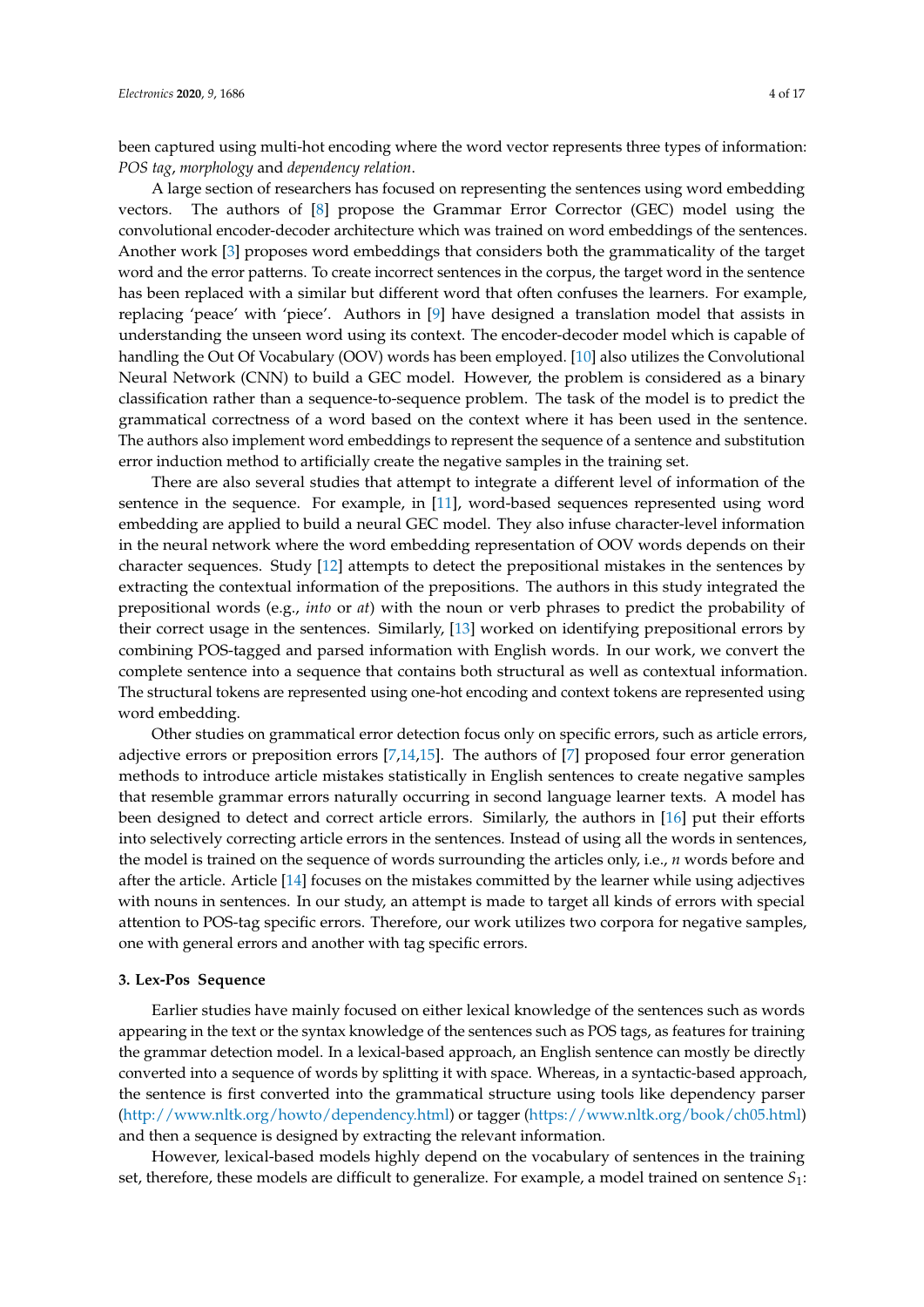*"I have an umbrella"* might fail to understand the grammaticality of the sentence *S*2: *"I have a cat"* during testing as the words *"a"* and *"cat"* appear new to the model. Therefore, the model trained on the words vocabulary of the sentences is highly vulnerable to categorizing unseen sentences as incorrect.

On the other hand, the learning structure of the sentences allows the model to generalize the rules. For example, the *NLTK pos-tagger* converts both of the above sentences (*S*<sup>1</sup> and *S*2) into the same sequence of POS tags, i.e., <*PRP*> <*VBP*> <*DT*> <*NN*> for denoting the *personal pronoun*, *present tense verb*, *determiner* and *noun* respectively. Therefore, the model trained on syntactic features of the sentence, *"I have an umbrella"* can easily predict the structure of the sentence, *"I have a cat"* as correct. However, too much generalization can also increase the false alarms. For example, the *pos-tagger* tool generates the same sequence for the two sentences *"I have a umbrella"* and *"I have an umbrella"*, i.e., <*PRP*> <*VBP*> <*DT*> <*NN*>. Here the articles *a* and *an* are both categorized under same tag  $\langle DT \rangle$ .

Therefore, in this paper, we introduced a new sequence, viz, Lex-Pos by combining the specificity level of the lexical approach and generalization of structural characteristics of sentences. In this feature set, we embed the required linguistic knowledge in the POS-tag sequence of the sentence so that the model can learn to generalize the structure of sentence *"I have an umbrella"* to *"I have a cat"*, and at the same time, also distinguish it from the sentence *"I have a umbrella"*.

In order to construct the Lex-Pos sequence, we first need to identify the problematic POS tags which overgeneralize the structure of a sentence. For example, in the sentences, *"I have an umbrella"* and *"I have a umbrella"*, <*DT*> is the tag which causes the problem. Once we identify these problematic POS tags, we embed additional linguistic knowledge to such tags. For example, the <*DT*> tag is integrated with two tokens; first the article (i.e., a/an/the) itself, and second the pronouncing alphabet of the word that follows the article as shown in sentences 1, 2 and 3 in Table [1.](#page-5-0) The *pronouncing* [\(https://pypi.org/project/pronouncing/\)](https://pypi.org/project/pronouncing/) library of python has been used to obtain the pronounced letter of the word.

In case of the *NLTK pos-tagger*, the other tags which were found problematic include <*PRP*> representing personal pronoun (e.g., *he*, *she*, *I*, *we*, or *you*), <*VBP*> representing verb such as *am*, *are*, or *have*, and <*IN*> representing preposition/subordinating conjunction e.g., *in*, *at*, or *on*. All these tags in the syntactic sequence of a sentence are provided with extra linguistic information. Algorithm [1](#page-4-0) illustrates the step-wise designing of the Lex-Pos sequence.

#### <span id="page-4-0"></span>**Algorithm 1:** Lex-Pos Sequence.

#### **begin**

Input: Sequence; Output: Lex\_Pos\_Seq; Calculate pos-tag sequence of Sentence (Pos\_Seq); Initialize the list of problematic tags (Prob\_Tags); Initialize empty Lex\_Pos sequence (Lex\_Pos\_Seq); **foreach** *Pos\_tag in Pos\_Seq* **do if** *Pos\_tag in Prob\_Tags don* **then** Append (Pos\_tag + Linguistic information) to Lex\_Pos\_Seq; **else** Append Pos tag to Lex Pos Seq; **end end end**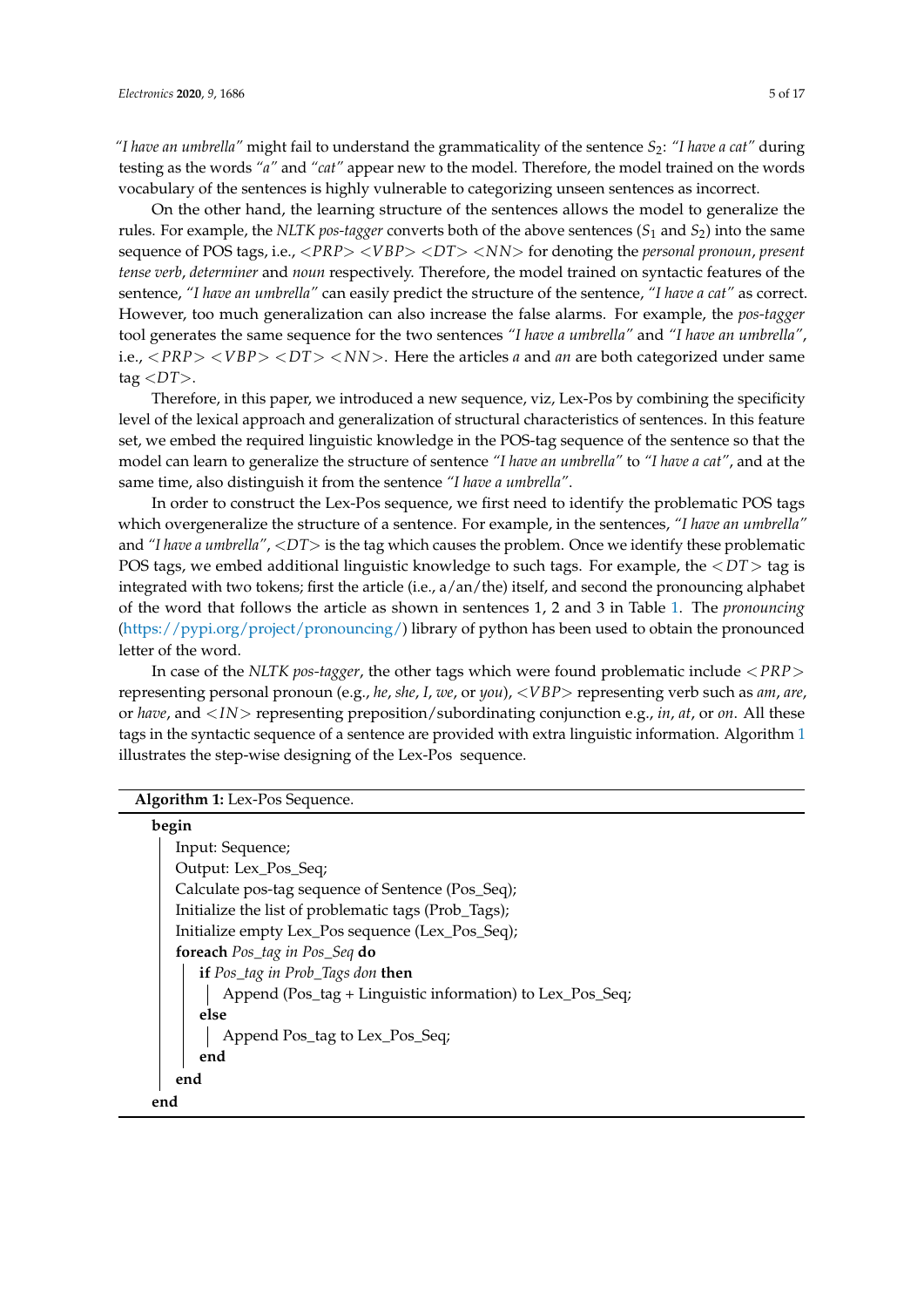<span id="page-5-0"></span>

| ID           | <b>Sentence</b>           | <b>Lexical Sequence</b>                                                                                                              | POS-tag Sequence                                                  | Lex-Pos Sequence                                                                                                                                                                        | Label     |
|--------------|---------------------------|--------------------------------------------------------------------------------------------------------------------------------------|-------------------------------------------------------------------|-----------------------------------------------------------------------------------------------------------------------------------------------------------------------------------------|-----------|
| $\mathbf{1}$ | I have an umbrella        | $>an$<br>$\langle$ umbrella $\rangle$                                                                                                | $<$ PRP> $<$ VBP> $<$ DT><br>$<$ NN $>$                           | $<$ PRP> $<$ I> $<$ VBP><br>$\langle \textit{have} \rangle \langle \textit{DT} \rangle \langle \textit{an} \rangle \langle \textit{A} \rangle$<br>$<\!\!NN\!\!>$                        | correct   |
| 2            | I have a cat              | $>have><a>$<br>$\langle cat\rangle$                                                                                                  | $<$ PRP> $<$ VBP> $<$ DT><br>$<$ NN $>$                           | $<$ PRP> $<$ I> $<$ VBP><br>$\langle \text{have} \rangle \langle \text{DT} \rangle \langle \text{a} \rangle \langle \text{K} \rangle$<br>$\langle N N \rangle$                          | correct   |
| 3            | I have a umbrella         | $>have>a>$<br>$\langle$ umbrella $\rangle$                                                                                           | $<$ PRP> $<$ VBP> $<$ DT><br>$<$ NN $>$                           | $<$ PRP> $<$ I> $<$ VBP><br>$\langle \text{have} \rangle \langle \text{DT} \rangle \langle \text{a} \rangle \langle \text{A} \rangle$<br>$<$ NN $>$                                     | incorrect |
| 4            | You are here              | $<\!\!\mathit{you}\!\!><\!\!\mathit{are}\!\!><\!\!\mathit{here}\!\!>$                                                                | $<$ PRP> $<$ VBP> $<$ RB>                                         | $<$ PRP> $<$ you> $<$ VBP><br>$\langle$ are $>\langle RB \rangle$                                                                                                                       | correct   |
| 5            | I are here                | $>care>>here>$                                                                                                                       | $<$ PRP> $<$ VBP> $<$ RB>                                         | $<$ PRP> $<$ I> $<$ VBP><br>$\langle$ are $>\langle RB \rangle$                                                                                                                         | incorrect |
| 6            | I am here                 | $1 5 5 5 5 6 6 7 7 8 8 9 9 1 9 9 1 9 9 19 9 19 9 19 9 19 19 9 19 19 1$                                                               | $<$ PRP $>>$ VBP $>>$ RB $>$                                      | $<$ PRP $>>$ I $>>$ VBP $>$<br>$\langle am \rangle \langle RB \rangle$                                                                                                                  | correct   |
| 7            | I am sitting on the table | $\langle i \rangle$ $\langle am \rangle$ $\langle sitting \rangle$<br>$\langle on \rangle \langle the \rangle \langle table \rangle$ | $<$ PRP $>$ $<$ VBP $>$<br>$<$ VBG> $<$ IN> $<$ DT><br>$<$ NN $>$ | $<$ PRP> $<$ I> $<$ VBP><br>$\langle am \rangle \langle VBG \rangle \langle sitting \rangle$<br>$<\!\!IN\!\!><\!\!on\!\!><\!\!table\!\!><\!\!D\mathrm{T}\!\!>$<br>$\langle N N \rangle$ | correct   |

**Table 1.** Examples of Lex-Pos sequences.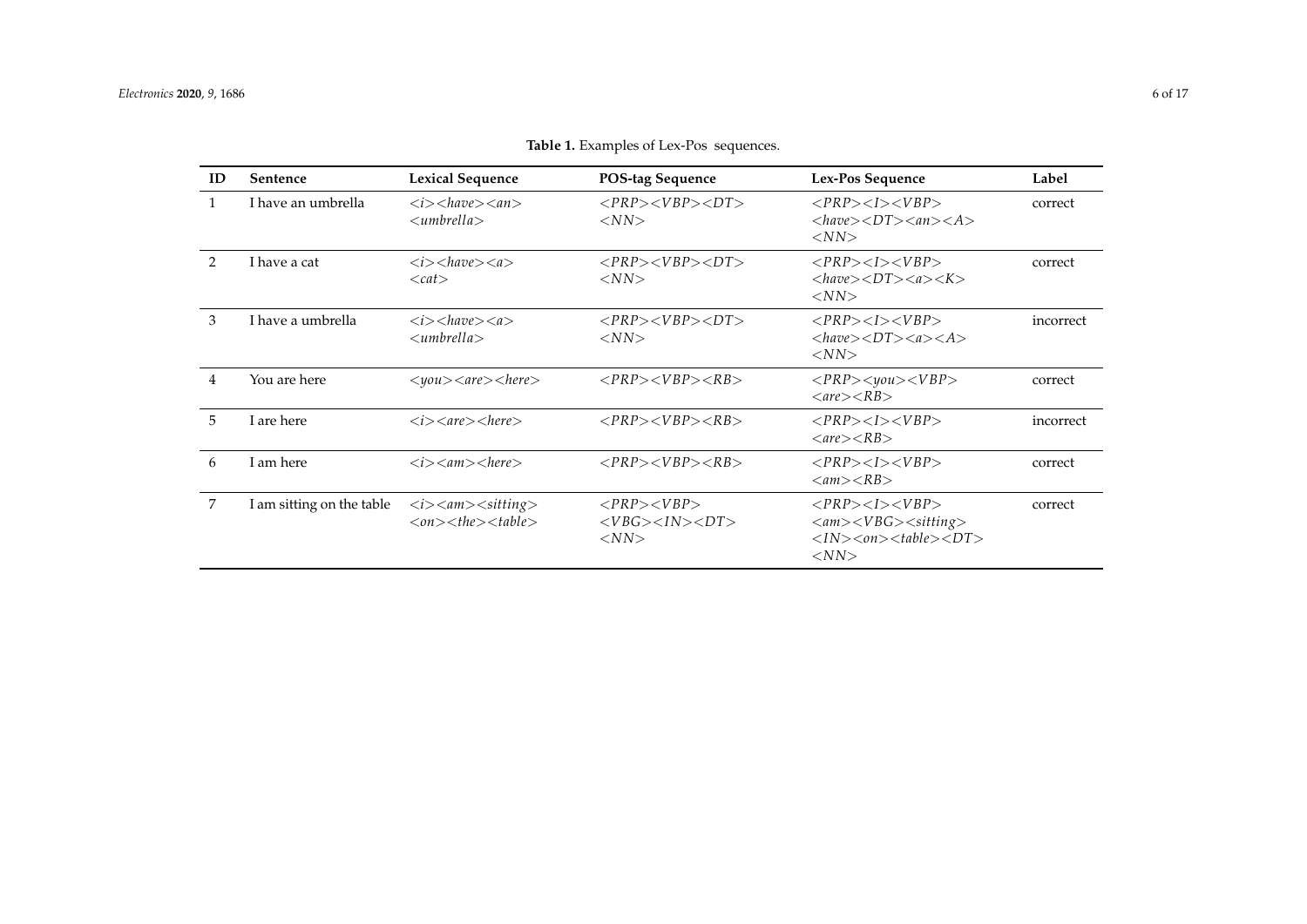Table [1](#page-5-0) shows a few instances of Lex-Pos sequences. It can be seen in Table [1](#page-5-0) that the two tags <*PRP*> and <*VBP*> are appended with the information of personal pronoun and helping verb in sentences 4, 5 and 6. In the case of <*IN*> tag, three lexical tokens, namely, preposition, word preceding the preposition and word following the preposition are appended. However, if the preceded or followed word comprises some <*DT*> tag words such as *the*, or *some*, then these words are ignored and the next word in the sequence is appended as shown for the last sentence in Table [1.](#page-5-0)

## <span id="page-6-0"></span>**4. Datasets and Pre-Processing**

Training of grammar classifiers requires both correct and incorrect sentences in a dataset. We used the Lang-8 Corpus of the Learner English dataset as grammatically valid English sentences for our experiments. The dataset contains over 5 million sentences with the length of the sentences ranging from 1–80 words. We selected sentences with a length of less than 15 words in order to reduce the variation in the length of the sentences during the training of the model. Finally, we obtained around 1 million correct sentences. The incorrect sentences are obtained from the correct corpus by writing error induction programs which are explained in detail in Section [5.](#page-6-1)

Although the sentences in the Lang-8 corpus are already verified as grammatically correct, we performed a few pre-processing functions so as to design an efficient dataset for training. First, we converted the sentence into lower case. Then, we replaced the contracted form of auxiliaries in the sentences with their long-form (e.g.,  $T/m$  not"  $\rightarrow$  "I am not"). Also, numbers in the sentences are replaced with the keyword *digit* to reduce variation (e.g., *"I am 16 years old"* → *"I am digit years old"*). However, we did not remove any punctuation marks from the sentences as they hold significant knowledge of the structure of the sentences. The python libraries, *nltk* [\(https://www.nltk.org/\)](https://www.nltk.org/) and *re* [\(https://docs.python.org/3/library/re.html\)](https://docs.python.org/3/library/re.html), were used to pre-process the sentences.

## <span id="page-6-1"></span>**5. Error Induction Methods**

In this section, we describe the procedure used to generate an artificial error corpus from the Lang-8 dataset which has been made available for the researchers [\(https://github.com/Machine-](https://github.com/Machine-Learning-and-Data-Science/Lex-POS-Approach)[Learning-and-Data-Science/Lex-POS-Approach\)](https://github.com/Machine-Learning-and-Data-Science/Lex-POS-Approach). Our target is to train the machine learning based model to differentiate the correct sequence of the sentence from the wrong ones. Various researchers have used the notion of breeding artificial error data for training the grammar detector model [\[1,](#page-15-0)[2\]](#page-15-3). A sentence can be grammatically invalid due to varied reasons, for example, a word in a sentence does not spell right, a verb does not conform to the subject, or a preposition is incorrectly used. Training requires a large set of grammatically incorrect sentences containing enough samples for each kind of error, which is hard to collect in the sentences produced by native language speakers or writers. However, the dataset of grammatically incorrect sentences with a sufficient number of sentences can be created by performing certain transformations in the grammatically correct sentences (e.g., *inserting*, *replacing*, *repeating* or *deleting* words from the correct sentences). While inserting the errors, proper linguistic knowledge is required in order to ensure that the sentence produced by the script is grammatically unacceptable. For example, consider the sentence *"she bought two fresh apples"*, and only deleting the word *"fresh"* from the sentence does not make the sentence incorrect.

In this work, two types of error induction methods, namely General Error Induction and Tag-specific Error Induction, are employed. Sentences with general errors assist the detector in mainly learning the lexical mistakes and tag-based errors helps in making the model learn about POS-tag related mistakes. Both error induction methods are discussed in the following sub-sections.

## *5.1. General Error Induction Methods*

General errors contain those methods which have been mostly adopted by the earlier studies for creating incorrect sentences. In our dataset, we introduce 5 types of errors, i.e., *misspelled error*, *repeated word error*, *subject-verb agreement error*, *word order error*, and *missing verb error*. Table [2](#page-7-0) provides a brief description of the list of these general errors.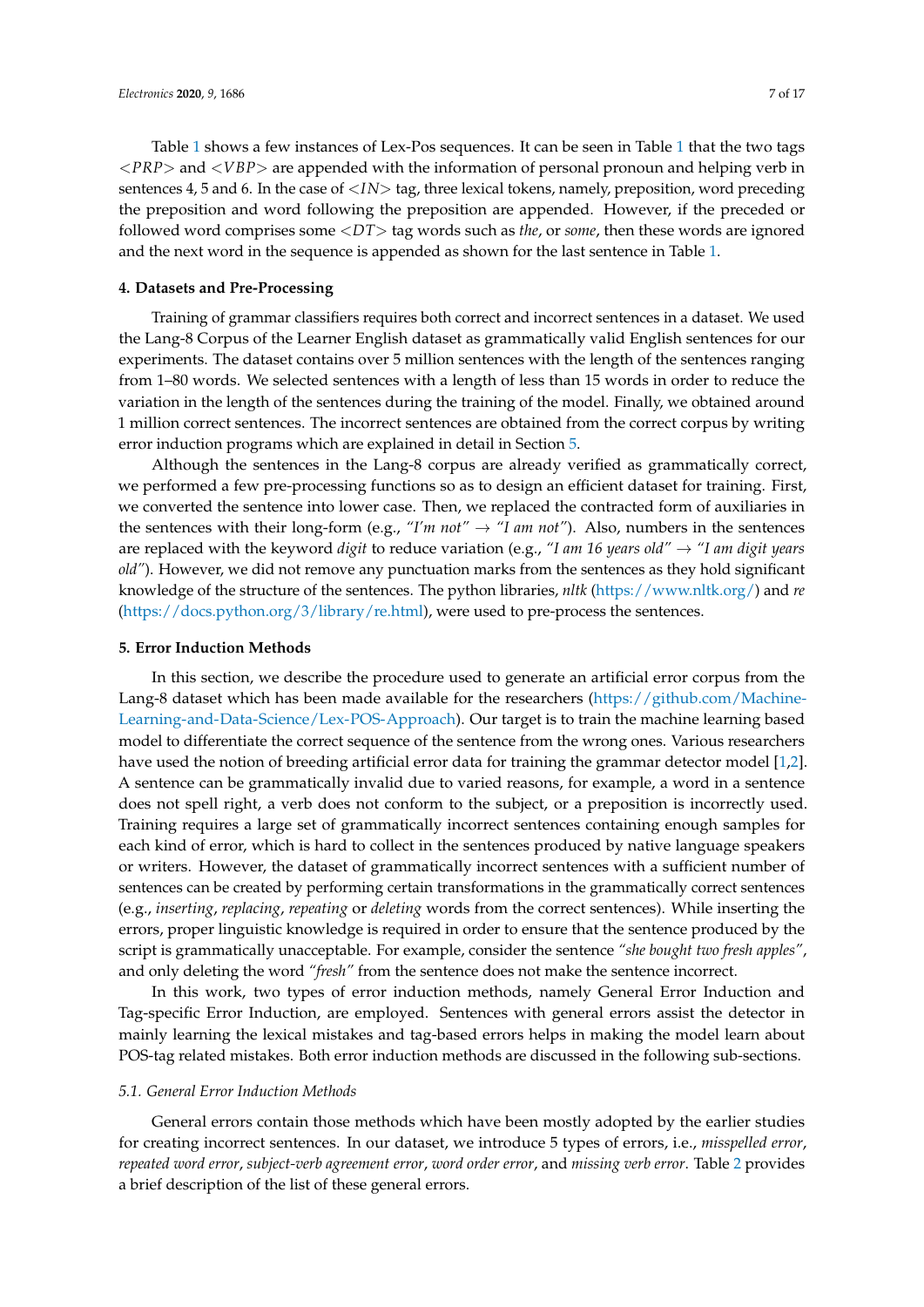In order to ensure that the sentences created by the error induction procedure are grammatically invalid, a few things were taken into consideration. First, we ensure that we do not misspell the words which are proper nouns. Nouns are something for which a dictionary is unlimited, such as the name of a person. For example, *"Alice is having tea"*, *"Aliceee is having tea"*, and *"Ali is having tea"* are all correct sentences. Therefore, we avoid misspelling proper nouns while creating negative references.

<span id="page-7-0"></span>

| <b>Type</b>               | <b>Error Induction Procedure</b>                                     | <b>Correct Sentence</b>   | <b>Negative Sample</b>                  |  |
|---------------------------|----------------------------------------------------------------------|---------------------------|-----------------------------------------|--|
| Misspelled                | Misspell an appropriate word<br>in a sentence                        | Boys are playing outside. | Boys are playing outsde.                |  |
| Repeated                  | Duplicate an appropriate word<br>in a sentence                       | Boys are playing outside. | Boys are <b>are</b> playing<br>outside. |  |
| Subject-Verb<br>Agreement | Replace the verb with a verb<br>disagreeing with the subject         | Boys are playing outside. | Boys is playing outside.                |  |
| Word Order                | Swap the position of two<br>words<br>appropriate<br>in a<br>sentence | Boys are playing outside. | Boys<br>playing<br>are<br>outside.      |  |
| Missing Verb              | Delete a verb from the sentence                                      | Boys are playing outside. | Boys playing outside.                   |  |

**Table 2.** Examples of General Errors.

For creating sentences with subject-verb agreement errors, we replace the singular verbs with the plural verbs or the other way round to create incorrect sentences. For example *are* is replaced with *is* or *"has"* is replaced with *"have"*.

While generating the repeated errors, we avoided repeating words like *very* or *so*, as a repetition of such words does not make a sentence grammatically incorrect. For example, both sentences *"I like you very much"* and *"I like you very, very much"* are treated as correct in grammar.

While creating word-order errors, we avoid swapping helping-verb with its subject if the sentence is interrogative as both sentences *"am I working"* and *"I am working"* are correct in the English language.

<span id="page-7-1"></span>Table [3](#page-7-1) provides the distribution of errors in the incorrect dataset. It can be noted from the table that the number of sub-verb agreement and missing verb errors are less when compared to other types of errors as these errors are limited to verbs in the sentences, whereas the domain of other types of errors is not limited to verbs only. It should be noticed that multiple errors can be introduced in a single sentence, i.e., a sentence can have more than one kind of error. Even though the total number of errors created is 85,092, the total number of negative samples produced by the general error method is only 62,899.

| <b>Type of Error</b>   | <b>#Negative Samples</b> |
|------------------------|--------------------------|
| Misspelled             | 31,067                   |
| Repeated               | 24,648                   |
| Subject-Verb Agreement | 5756                     |
| Word Order             | 16,158                   |
| Missing Verb           | 7463                     |
| Total                  | 85.092                   |

**Table 3.** Distribution of General Errors.

#### *5.2. Tag-Specific Error Induction Methods*

As discussed in the earlier sections,  $\langle DT \rangle$ ,  $\langle PRP \rangle$ ,  $\langle VBP \rangle$  and  $\langle IN \rangle$  are the tags which provide insufficient knowledge about the structure of a sentence, therefore, these tags must be provided with some additional linguistic knowledge for training a machine learning-based model to differentiate between grammatical correct and incorrect sentences. While creating the tag-specific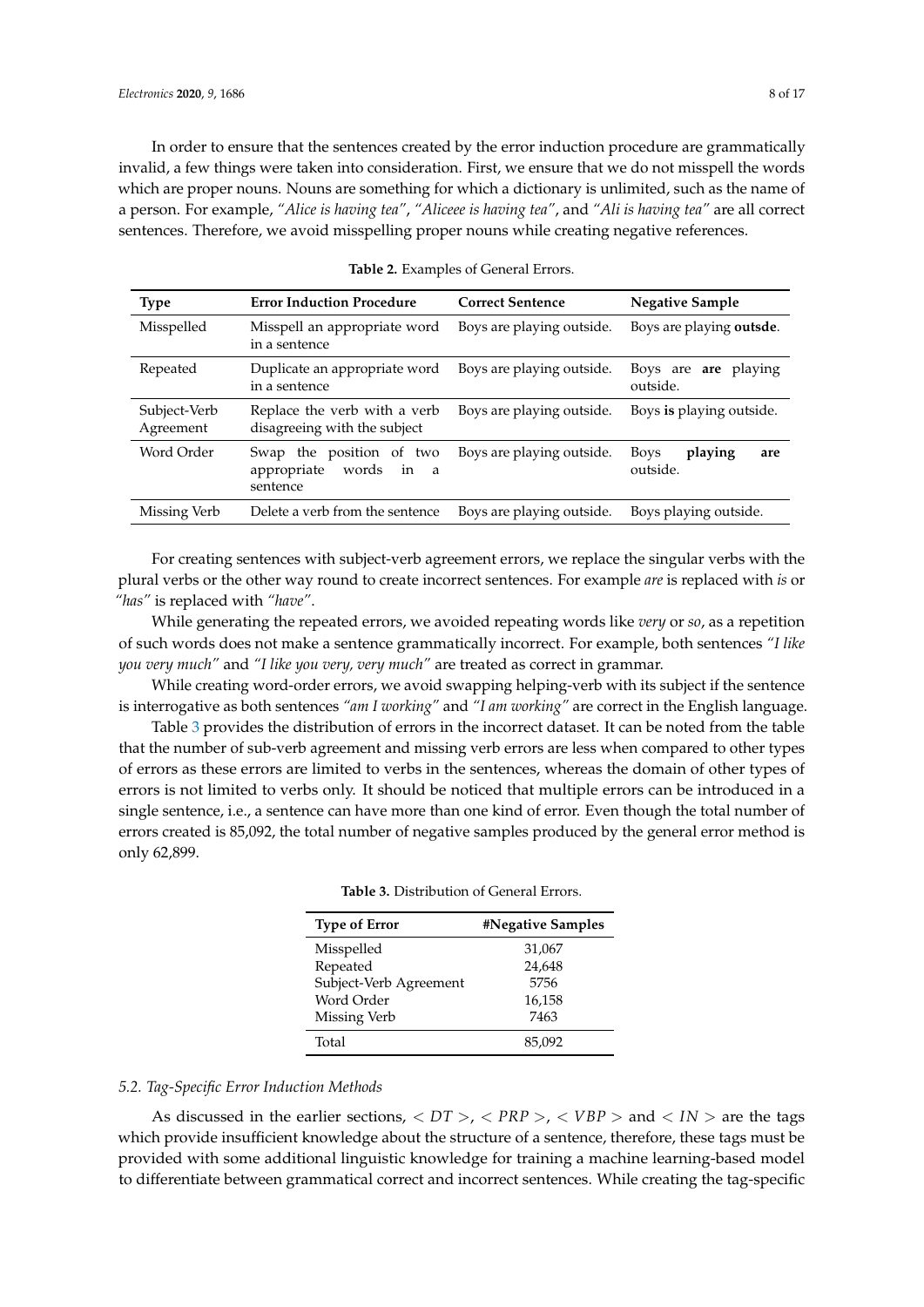errors, we introduce errors particularly for these problematic tags to obtain enough negative examples for assisting the model to learn such errors in the sequence structure. Table [4](#page-8-1) provides examples of tag specific instances of the sentences.

<span id="page-8-1"></span>The total number of negative samples produced by the tag-specific error method is 50,015, which is less than the total number of errors in Table [5](#page-8-2) for the same reason as for the general errors. Table [5](#page-8-2) provides the distribution of errors in the incorrect dataset.

<span id="page-8-2"></span>

| <b>Type</b>                | <b>Correct Sentence</b>                                   | <b>Negative Sample</b>  |
|----------------------------|-----------------------------------------------------------|-------------------------|
| $\langle DT \rangle$ error | I am eating an apple.                                     | I am eating a apple.    |
|                            | $\langle PRP \rangle$ error <b>He</b> is coming tomorrow. | You is coming tomorrow. |
|                            | $\langle VBP \rangle$ error I am reading a book.          | I are reading a book.   |
| $\langle IN\rangle$ error  | I am sitting on the table. I am sitting to the table.     |                         |

**Table 4.** Examples of Tag-specific Errors.

|  | Table 5. Distribution of Tag-specific Errors. |  |  |  |
|--|-----------------------------------------------|--|--|--|
|--|-----------------------------------------------|--|--|--|

| <b>Type of Error</b>        | #Negative Samples |
|-----------------------------|-------------------|
| $\langle DT \rangle$ error  | 18,169            |
| $\langle PRP\rangle$ error  | 15,008            |
| $\langle VBP \rangle$ error | 20,295            |
| $\langle IN \rangle$ error  | 9872              |
| Total                       | 63.344            |

#### <span id="page-8-0"></span>**6. Feature Representation**

In the proposed work, we convert every sentence (correct and incorrect) in the dataset to the Lex-Pos sequence as discussed in the earlier section. However, for training the machine learning-based model, the Lex-Pos sequence needs to be converted into some machine-understandable (mathematical) form. Researchers have employed a variety of ways to represent a linguistic sequence into useful features, e.g., Bag of Words (BoW), *N*-grams, TF-IDF, word embedding, and one-hot encoding [\[17\]](#page-16-12), etc. The approaches such as Bag of Words (BoW), *N*-grams and TF-IDF rely on the set of tokens and their frequency in the dataset and are therefore insufficient to capture the exact structure of a sentence.

However, in one-hot encoding representation, each word in the vocabulary is assigned a unique binary vector. Therefore, in this encoding, all the distinct words receive distinct representation and the length of the one-hot vector is decided by the number of words in the vocabulary. Usually, the size of POS-tags vocabulary is limited, and hence employing one-hot encoding is a good choice to represent the POS-tag sequences. But the one-hot vector to represent an English word seems an inefficient approach as the length of the binary vector could be extremely long due to the large size of English vocabulary.

Word embedding is another feature representation technique in which every distinct word in the vocabulary is mapped to a numeric vector so that semantically similar words share similar representations in the vector space. One good advantage of using word embedding is that the words can be represented in a much lower dimension than the one-hot encoding. Therefore, word embedding seems an optimal choice to represent the English tokens.

Earlier studies have represented the sequences using either the one-hot vector or embedded-word vector. Since the proposed Lex-Pos sequence consists of both POS tags and English words, we present the feature representation that combines both techniques, named as  $W_EO_E$ . In this technique, we first maintain a list called *tag-list* which contains all the POS-tag tokens generated by *NLTK pos-tagger* along with their index values. The *tag-list* assists in identifying the tokens in the Lex-Pos sequence which need to be represented in one-hot encoded form. We also appended pronouncing alphabets of the words to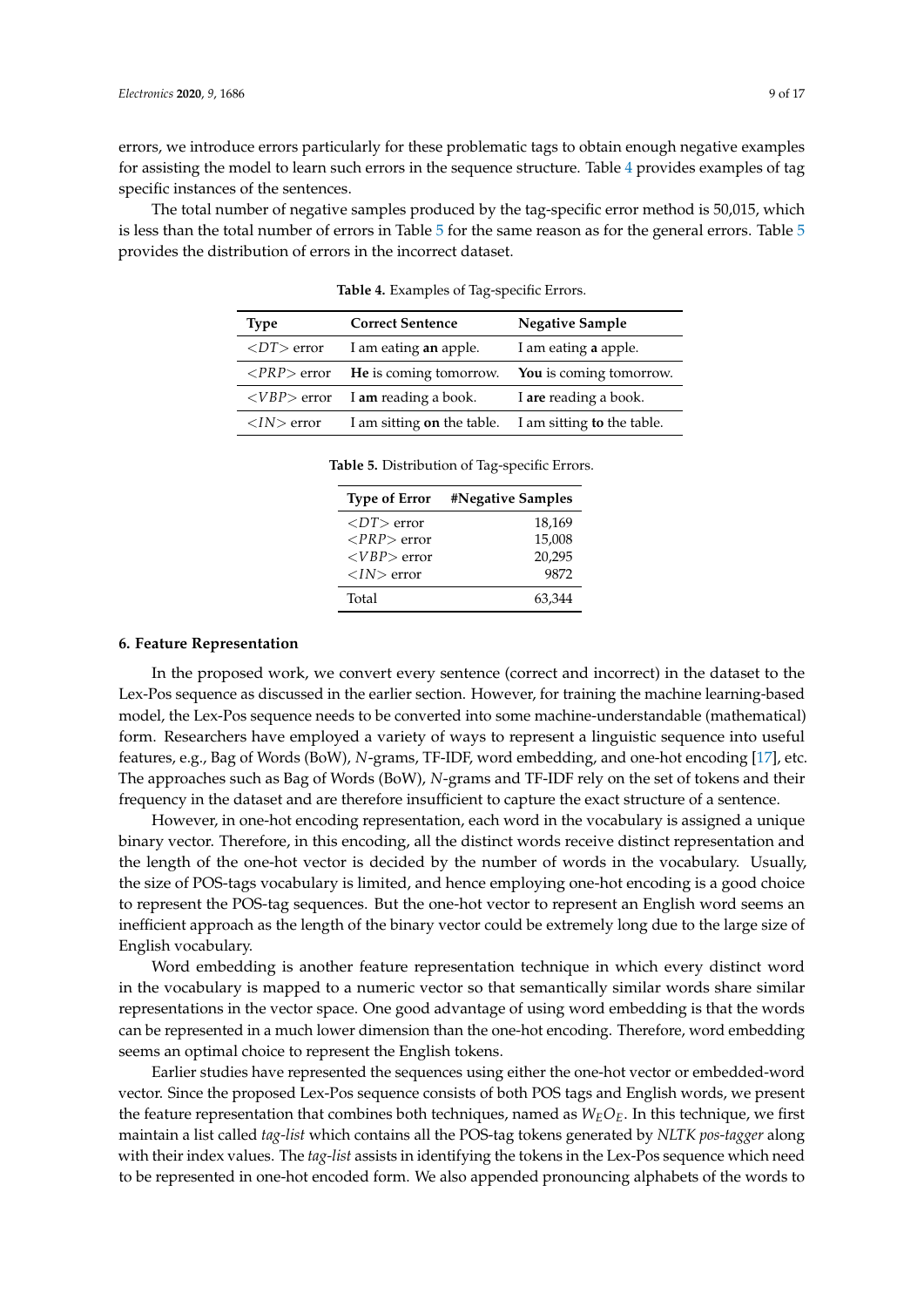the *tag-list* for adding the linguistic information to the <*DT*> tag as mentioned in Section [3.](#page-3-0) In order to obtain the word embedding vectors of the English tokens in the Lex-Pos sequence, Google's pre-trained *Word2Vec* model has been utilized. The model includes 300-dimensional word-vectors for around 3 million English words. The *Gensim* library [\(https://pypi.org/project/gensim/\)](https://pypi.org/project/gensim/) of python has been used to extract the embeddings from the *Word2Vec* model.

The Algorithm [2](#page-9-1) explains the procedure explains the procedure of changing the Lex-Pos sequence into the Word Embedding and one-hot Encoding (*WEOE*) representation. Three arguments are passed to the algorithm as input: (1) Lex-Pos sequence; (2) *tag-list*; and (3) *Word2Vec* model. The *sentVector* variable is initialized to store the vector representation of each token in the sequence. Also, every token of the Lex-Pos sequence is initialized with a fixed length (*n*) vector having all zero entries. In our case, the size of the *tag-list* is less than the size of the embedding vectors of the *Word2Vec* model. Therefore, the value of *n* ranges from *min* to *max*, where the minimum value is the number of tokens in the *tag-list*, and the maximum value is the length of the embedded vector of the *Word2Vec* model.

<span id="page-9-1"></span>**Algorithm 2:** *WEO<sup>E</sup>* representation of a Lex-Pos Sequence.

**begin**

| Input: Lex_Pos_Seq, POS_tag_list, word2vec;                             |
|-------------------------------------------------------------------------|
| Output: Word Embedding and one-hot Encoding Vector $W_EO_E$ Sent Vec;   |
| $W_EO_E$ _Sent'_Vec = [];                                               |
| foreach token in Lex_Pos_Seq do                                         |
| Initialize a zero vector with n length ( $W_EO_{E_{\perp}}$ token_Vec); |
| if token in POS_tag_list then                                           |
| $W_EO_E$ _token_Vec[POS_tag_list[token]] = 1;                           |
| else                                                                    |
| if token in word2vec_model then                                         |
| $W_{E}O_{E}$ _token_Vec = word2vec(token)[:n];                          |
| end                                                                     |
| Append $W_EO_E$ _token_Vec to $W_EO_E$ _Sent_Vec;                       |
| end                                                                     |
| end                                                                     |

In order to generate the *WEOE*feature vector representation, every token of the Lex-Pos sequence is first passed through a filter to check if this token exists in *tag-list*. If found, the zero vector of the token is replaced with the respective binary vector, otherwise the token is searched in the *Word2Vec* model. If a token is found in the model, the zero vector is replaced with its embedded representation. The token is considered as unknown if it is not found in either of the lists. Finally, the vector values of a token are appended to the *sentVector*.

## <span id="page-9-0"></span>**7. Experiments and Results**

In Section [4,](#page-6-0) we discussed the corpus of grammatically correct sentences, and in Section [5,](#page-6-1) we presented two types of error induction methods for creating two different corpora of negative samples, i.e., one with incorrect sentences containing general errors and another with incorrect sentences having POS-tag specific errors. All three corpora are utilized to create three datasets in the following manner.

**Dataset 1:** Correct sentences + incorrect sentences with general errors; **Dataset 2:** Correct sentences + incorrect sentences with tag-specific errors; **Dataset 3:** Correct sentences + incorrect sentences with both general and tag-specific errors;

Earlier studies on grammar classifiers have employed either lexical sequences or POS-tag sequences of a sentence for grammar classification. This work presents a Lex-Pos sequence which tends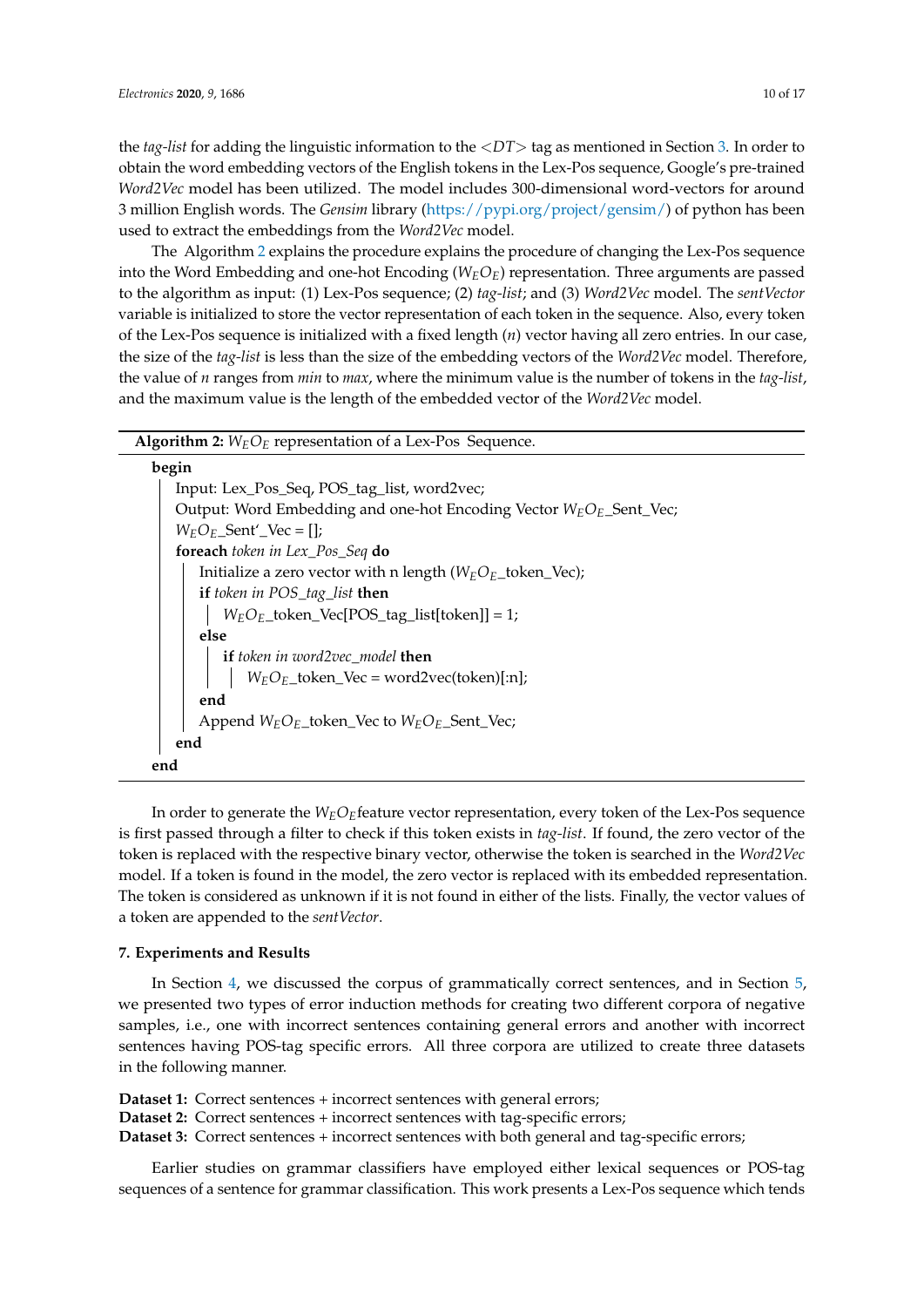to imbibe the specificity quality of lexical sequences and generalization trait of POS-tag sequences. Therefore, we compare the efficiency of a classifier trained on Lex-Pos sequences with the classifiers modeled using lexical and POS-tag sequences. We evaluate the performance of the proposed work on detecting grammatical errors using the 3 datasets described above. Sentences of each dataset are converted into the three types of sequences, lexical sequence, POS-tag sequence and Lex-Pos sequence as shown earlier in Table [1.](#page-5-0) There are a total of 3 datasets and 3 types of sequences to represent a sentence in each dataset, thus, in total, nine experiments are conducted for comparing the performances of the proposed grammar detector model.

In Section [6,](#page-8-0) we discussed the one-hot encoding and word embedding representations to denote a linguistic sequence in numeric form. In the experiments, we represent lexical sequences of sentences using a word embedding vector as it allows to represent a word in lower dimensions. The POS-tag sequences are represented using one-hot encoded vectors as the list of POS-tags is very limited. The Lex-Pos sequences are represented using the *WEOE*-feature vector. Before training the model, all three datasets were balanced by randomly removing the extra instances from the dataset where it was required. The final size of each dataset used in the experiments is shown in Table [6.](#page-10-0)

<span id="page-10-0"></span>

| <b>Dataset</b> | <b>#Positive Samples</b> | <b>#Negative Samples</b>             | #Total Samples |
|----------------|--------------------------|--------------------------------------|----------------|
|                | 60,000                   | 60,000 (general errors)              | 120,000        |
|                | 50,000                   | 50,000 (specific errors)             | 100,000        |
| 3              | 60,000                   | 30,000 (general) + 30,000 (specific) | 120,000        |

**Table 6.** Statistics of Corpuses.

The Long Short-Term Memory (LSTM) neural network architecture has been employed to build a classifier. An LSTM network is a variant of a Recurrent Neural Network (RNN) which is extensively used in solving NLP problems as they are capable of learning the structure of sequential data. All the datasets are split in the ratio of 80:20 for training and testing respectively. The *Keras* framework has been used for implementation. In all of the nine experiments, we have used *sparse-categorical-crossentropy* as a loss function and *adam* as an optimizer with a batch size of 2000. The outmost layer of the network is a *dense* layer with 2 nodes and a *softmax activation* function. Since we are using balanced datasets, the accuracy metric has been evaluated to assess the performance of the models.

The results shown in Tables  $7$  and  $8$  are for the grammar classifiers which were trained on lexical and POS-tag sequences of the sentences respectively. If we compare the vocabulary size (i.e., unique number of tokens in the training sets) of datasets of both sequences, it can be seen that the vocabulary size of pos-tag sequences (38 or 39) is much smaller than the lexical ones (15,796 to 20,725). This indicates the generalization capability of keeping the structure of the sentences in its syntactic form. The accuracy obtained on the testing sets of lexical sequences is 80%, 96% and 80% for dataset 1, 2 and 3 respectively. On the other hand, accuracy values obtained on the testing sets of POS-tag sequences are 79%, 75% and 73%, which are significantly lower than the accuracy recorded for the lexical-based classifier. This indicates that the classifier performs better with lexical sequences than the POS-tag sequences in all the datasets.

**Table 7.** Lexical Sequence—Word Embedding Representation.

<span id="page-10-1"></span>

|                |           | <b>Training</b> |          |      | <b>Testing</b> |
|----------------|-----------|-----------------|----------|------|----------------|
| <b>Dataset</b> | Voc. Size | Loss            | Accuracy | Loss | Accuracy       |
| 1              | 20,725    | 0.30            | 0.87     | 0.46 | 0.80           |
| 2              | 15,796    | 0.55            | 0.98     | 0.19 | 0.96           |
| 3              | 19.777    | 0.29            | 0.87     | 0.48 | 0.80           |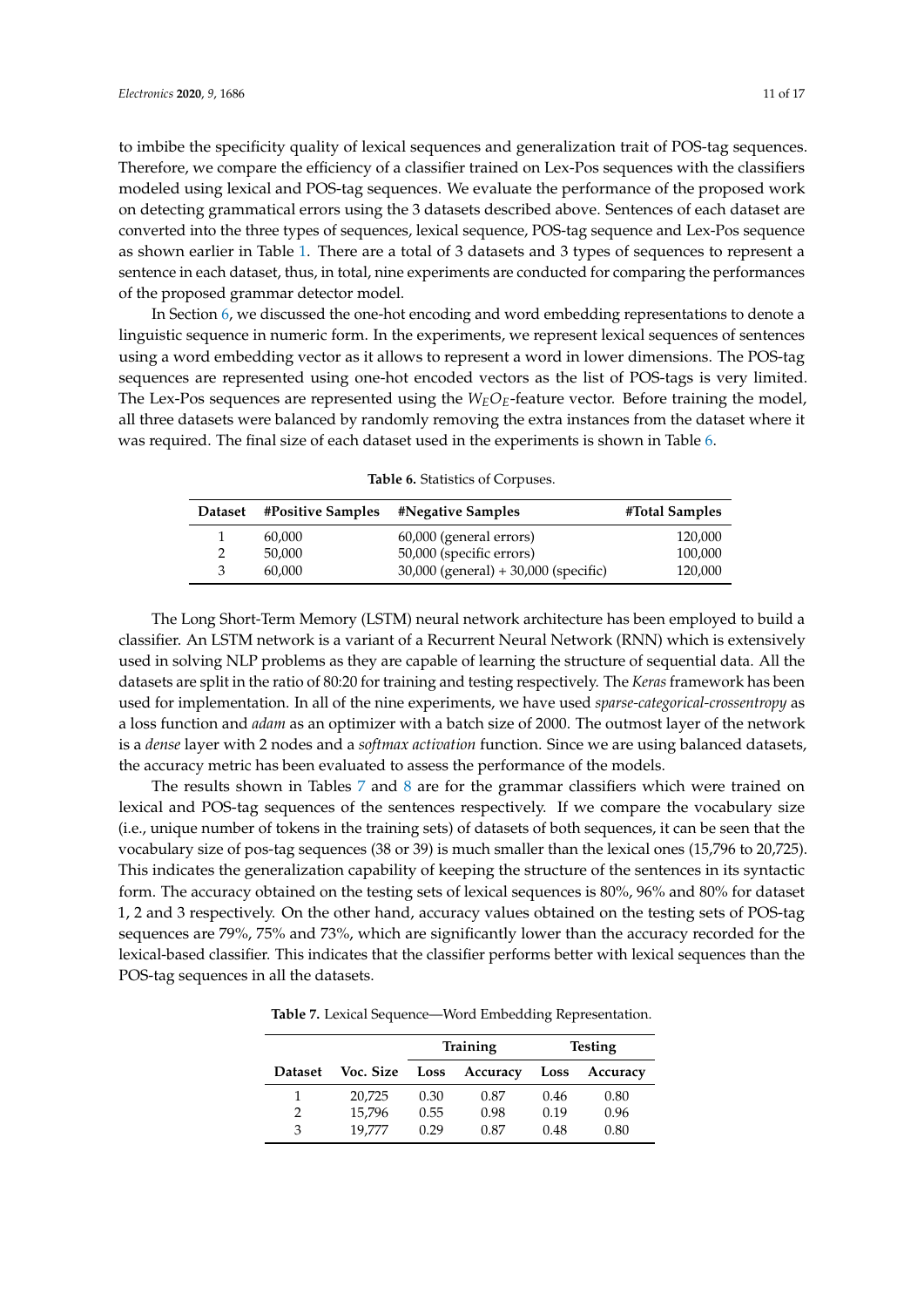|                |           | <b>Training</b> |          |      | <b>Testing</b> |
|----------------|-----------|-----------------|----------|------|----------------|
| <b>Dataset</b> | Voc. Size | Loss            | Accuracy | Loss | Accuracy       |
|                | 39        | 0.38            | 0.83     | 0.44 | 0.79           |
| $\mathcal{L}$  | 38        | 0.41            | 0.79     | 0.49 | 0.75           |
| 3              | 39        | 0.45            | 0.77     | 0.52 | 0.73           |

<span id="page-11-1"></span>**Table 8.** POS-tag Sequence—One-hot Encoding Representation.

Also, while creating the specific-tag errors, we mention that these are basically those errors for which the POS-tag classifier finds it difficult to discriminate. The statement is also reflected in the results of Table [8,](#page-11-1) where it can be seen that the pos-tag classifier achieves better accuracy in dataset 1, which contains general errors in negative samples (79%) than dataset 2, which contains specific errors in negative samples (75%).

However, it can also be noticed in the results shown in Tables [7](#page-10-1) and [8](#page-11-1) that the accuracy-drops from training to testing sets are higher for lexical sequences by significant margins. For example, the accuracy obtained in the training set for dataset 3 of lexical sequences (87%) is reduced to 80% in the testing set, i.e., a 7% decrement in the accuracy. The value of loss also increases from 0.29 (training) to 0.48 (testing), i.e., a 19% increase in the loss value. On the other hand, while evaluating the performances of the POS-tag based classifiers on the training and testing sets of dataset 3, there is 4% reduction in the accuracy value and 7% increment in the loss values. This indicates that although the POS-based model is not as accurate as the lexical-based model, it is more stable than the lexical-based model.

The objective of this paper is to combine the effectiveness and stability characteristics into one model by converting English sentences into the Lex-Pos sequences. Table [9](#page-11-2) shows the results of the classifiers trained on the Lex-Pos sequences of the sentences with *WEOE*feature representation. It can be seen that the vocabulary size of Lex-Pos sequences (1026 to 2122) in the training set lies between the vocabulary size of lexical (15,796 to 20,725) and POS-tag sequences (38 to 39). This indicates that the Lex-Pos sequences tend to maintain a balance between the generalization and specialization of the two sequence types. It is evident from the results that the Lex-Pos classifier outperforms both lexical and POS-tag based classifiers in all the three datasets. The accuracies obtained by the Lex-Pos models on datasets 1, 2 and 3 are 84%, 97% and 87% respectively.

The results also put the Lex-Pos sequences on top from the aspect of stability as they obtain lower values for both metrics, *increment in the loss* and *decrement in the accuracy* while deploying the classifiers from the training to the testing environment. For example, in dataset 3, the loss values of the Lex-Pos system for training and testing are 32% and 26% respectively (see Table [9\)](#page-11-2), thereby, a total of 6% increment in the loss. The value is significantly lesser than the loss increment values for lexical (19%, see Table [7\)](#page-10-1) and POS-tag systems (7%, see Table [8\)](#page-11-1). A similar pattern is observed for the accuracy drop. In dataset 3, the value of accuracy decreases from 89% in training to 87% in testing in the case of Lex-Pos , a total of 2% drop in the accuracy. This accuracy drop of 2% is also markedly lower than the values obtained by lexical (7%) and POS-tag (4%) classifiers.

**Table 9.** Lex-Pos Sequence—*WEO<sup>E</sup>* Representation.

<span id="page-11-2"></span>

|                |           | <b>Training</b> |          |      | <b>Testing</b> |
|----------------|-----------|-----------------|----------|------|----------------|
| <b>Dataset</b> | Voc. Size | Loss            | Accuracy | Loss | Accuracy       |
|                | 2122      | 0.29            | 0.88     | 0.39 | 0.84           |
|                | 1026      | 0.26            | 0.99     | 0.11 | 0.97           |
| 3              | 1918      | 0.26            | 0.89     | 0.32 | 0.87           |

## <span id="page-11-0"></span>**8. Comparative Study**

In this section, we compare the proposed work with two well known existing studies in order to further demonstrate the potential of Lex-Pos sequences. The experiment results show that the Lex-Pos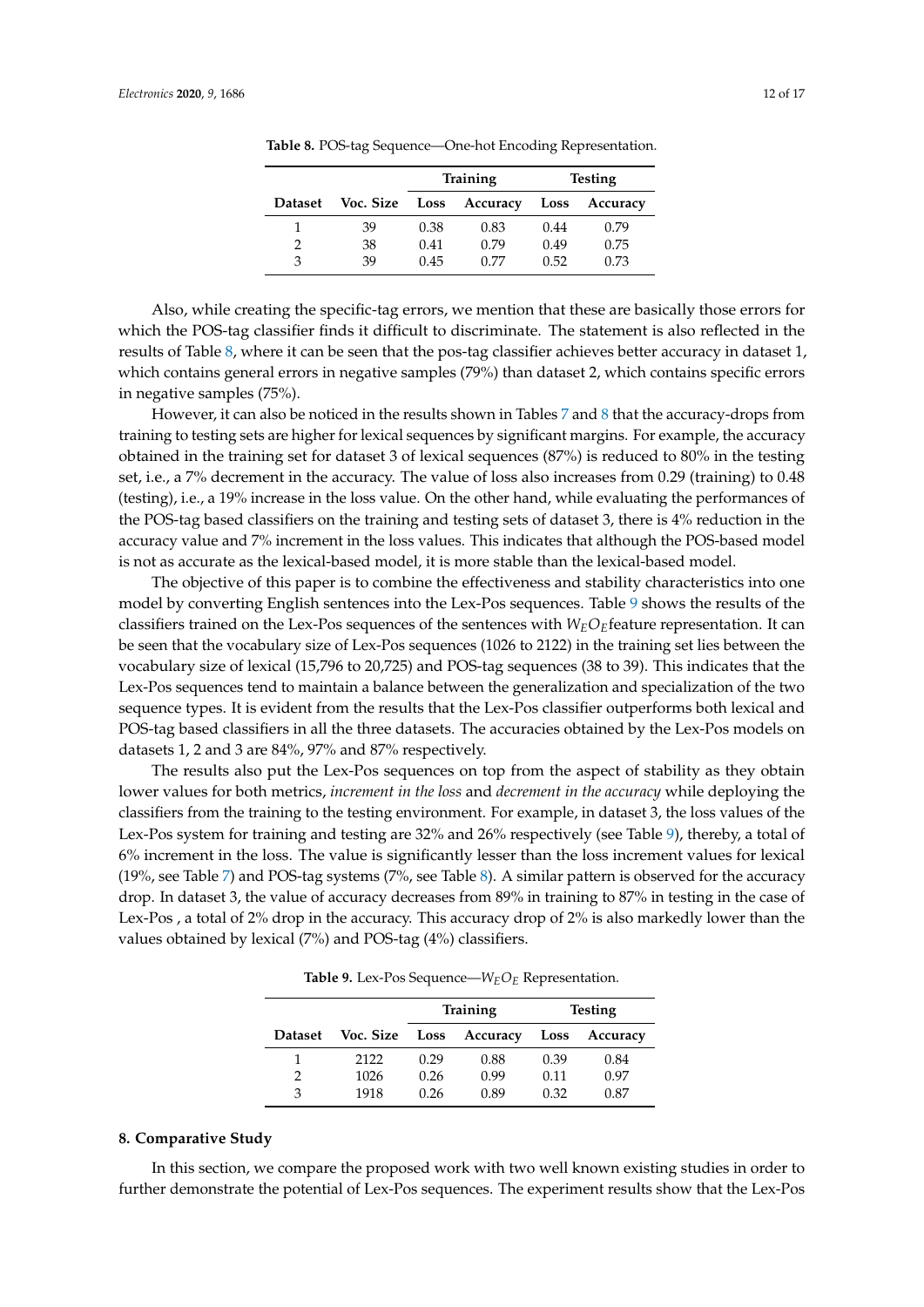sequences represented using  $W_EO_E$ -feature vectors have more potential to capture the grammatical structure of English sentences than the POS-tag sequences and lexical sequences, and so, are more suitable for designing the grammar aware systems. We compare our work with two other existing studies, [\[5](#page-16-0)[,16\]](#page-16-11). In each comparison, we replicate the models proposed by the authors in their work and conduct two sets of experiments. In the first experimental setup, we feed the sequence mentioned by authors in [\[5,](#page-16-0)[16\]](#page-16-11) as input to the implemented model, and in the another setup, we feed the Lex-Pos sequence as input to the implemented model to see and compare the results.

In [\[5\]](#page-16-0), the authors designed an essay scoring system to evaluate the writing skills. The objective of the system is to assign a rating (i.e., 0–5) to an English essay that reflects the quality of its content based on various parameters including grammatical correctness. The authors experimented with several deep learning models such as CNN, RNN, LSTM and LSTM+CNN and observed that the LSTM-based system outperformed the others. For comparison, we implemented a similar LSTM-based system which was claimed by the authors as the best. The values of the hyper-parameters are set same as by the authors. Table [10](#page-12-0) lists the settings of these hyper-parameters used for training the model, referred to here as Essay model.

**Table 10.** Hyper-parameters settings for Author Model [\[5\]](#page-16-0).

<span id="page-12-0"></span>

|        | Parameters LSTM Nodes Dropout Epoch Optimizer Learning Rate |     |    |         |       |
|--------|-------------------------------------------------------------|-----|----|---------|-------|
| Values | 300 ·                                                       | 0.5 | 50 | RMSProp | 0.001 |

The authors evaluated the quality of English essays, including short ones, on a scale of 0 to 5. However, here, we evaluate the quality of English sentences based on its grammatical structure on the scale of 0 or 1 where 0 score refers to a correct and 1 score refers to an incorrect sentence. The three datasets discussed in Section [7](#page-9-0) have been used for training and testing the Essay model. For comparison, two experimental setups have been established. In the first round of experiments, the Essay model takes the word embeddings of the lexical sequences of sentences (as mentioned by the authors in their work) as input. In the other round, we provided our proposed  $W_EO_E$ -feature vectors of Lex-Pos sequences as input features to the model.

The results obtained from the two rounds of experiments are shown in Tables [11](#page-12-1) and [12](#page-13-0) respectively. It can be seen that on the training set, the author methodology (lexical sequence and LSTM model) with the accuracies 0.89, 0.98 and 0.91 shows slightly better performance than the same model trained using Lex-Pos sequences on datasets 1, 2 and 3 respectively. However, while testing the Lex-Pos sequences-based trained model outperforms in all three datasets with accuracy values 0.84, 0.96 and 0.87 respectively. This confirms that models learn more efficiently on Lex-Pos sequences of sentences. Also, if we notice the accuracy drops from training to testing, we observe that it is less in the author model trained from Lex-Pos based features. The accuracy drops are 7%, 3% and 6% for the author model trained on lexical sequences of three datasets respectively, whereas the values, 4%, 1% and and 3% have been recorded for the author model trained on Lex-Pos sequences. These results further confirm that the Essay model trained on Lex-Pos sequences are more capable of generalization and so, are more stable and efficient.

|                | <b>Training</b> |          | <b>Testing</b> |          |  |
|----------------|-----------------|----------|----------------|----------|--|
| <b>Dataset</b> | Loss            | Accuracy | Loss           | Accuracy |  |
|                | 0.08            | 0.89     | 0.13           | 0.82     |  |
| 2              | 0.02            | 0.98     | 0.04           | 0.95     |  |
| 3              | 0.07            | 0.91     | 0.11           | 0.85     |  |

<span id="page-12-1"></span>**Table 11.** Performance of Model [\[5\]](#page-16-0) on lexical sequences.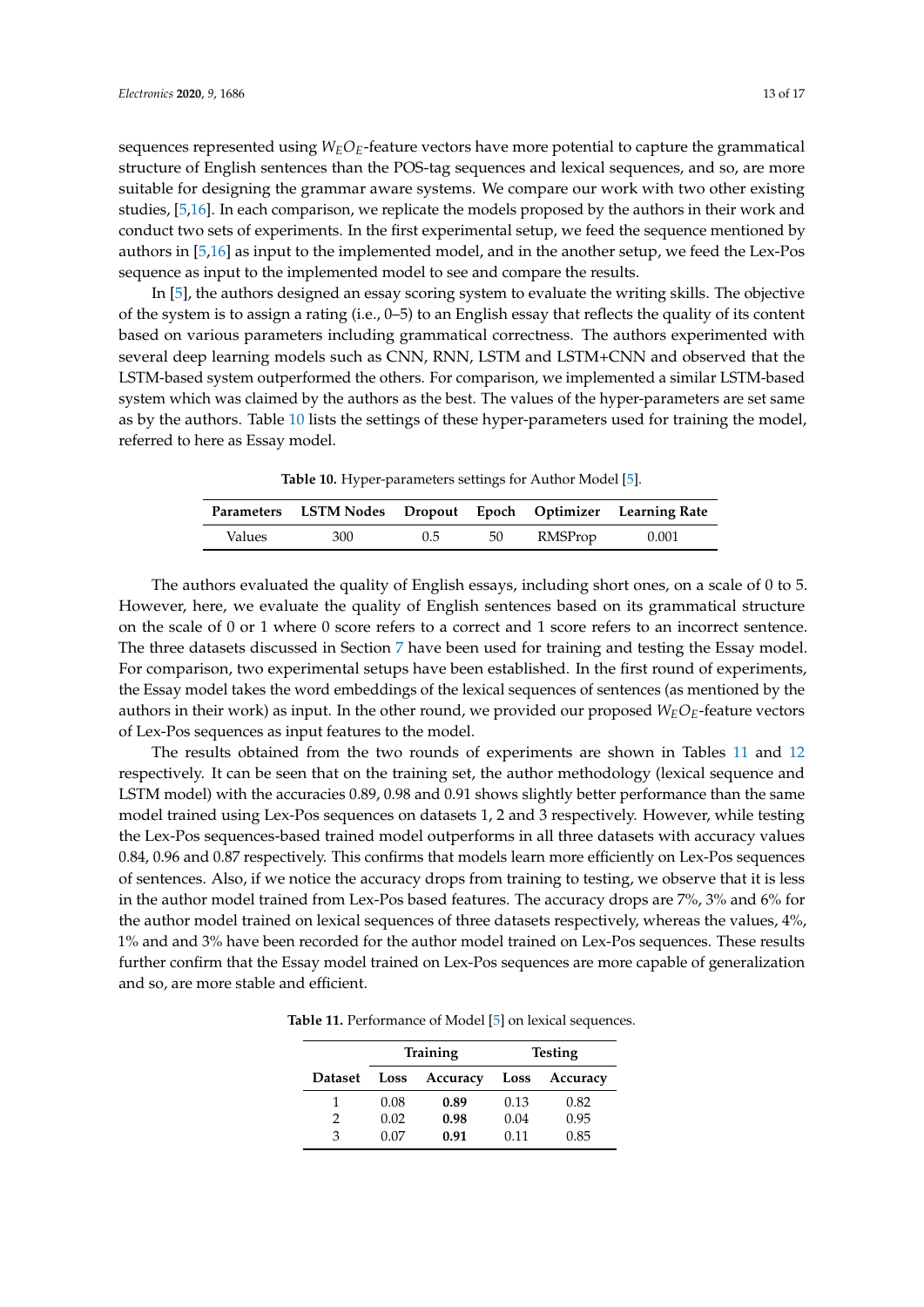|                | Training |          | <b>Testing</b> |          |  |
|----------------|----------|----------|----------------|----------|--|
| <b>Dataset</b> | Loss     | Accuracy | Loss           | Accuracy |  |
|                | 0.09     | 0.88     | 0.12           | 0.84     |  |
| $\mathcal{L}$  | 0.02     | 0.97     | 0.03           | 0.96     |  |
| 3              | 0.08     | 0.90     | 0.10           | 0.87     |  |

<span id="page-13-0"></span>**Table 12.** Performance of Model [\[5\]](#page-16-0) on Lex-Pos sequences.

For the second comparison, we carry out experiments on the work proposed by the authors of [\[16\]](#page-16-11). In that paper, the authors developed a deep learning model with convolution and pooling layers for detecting article errors in the English sentences. We refer here to this model as the Article model. The Article model takes a sequence of *k* words before and after the article as input in order to learn the surrounding context of the articles. The sequence is translated into a mathematical vector using pre-trained word embeddings. In order to replicate the Article model, we also design a similar CNN model with the same parameters as mentioned in the paper. Table [13](#page-13-1) provides the values of these hyper-parameters.

**Table 13.** Hyper-parameters settings for Author Model [\[16\]](#page-16-11).

<span id="page-13-1"></span>

|        | Parameters Context-Window Size (k) Filter Windows Dropout Rate Regularizer Classifier Layer |       |     |                            |         |
|--------|---------------------------------------------------------------------------------------------|-------|-----|----------------------------|---------|
| Values |                                                                                             | 3.4.5 | 0.5 | l <sub>2</sub> -constraint | softmax |

The output of the Article model is multiclass with labels *a*, *an*, *the* and  $\epsilon$  where  $\epsilon$  indicates no article. The three datasets that have been used so far for training cannot be applied in training this author-model as these datasets have labels 0 and 1 for denoting the correct and incorrect sentences respectively. Therefore, for this comparative study, we design a new dataset from the correct sentences that have been earlier used for training the models and assign three labels 0, 1, and 2 depending on whether the sentences contain *a*, *an* or no article respectively. We do not consider *"the"* article for prediction as the dataset contains instances of single sentences only which are not sufficient to provide enough knowledge of specific and non-specific nouns. Similar to the first comparison study, we conduct two rounds of experiments. In the first experiment, we extract the context words from the sentences with window size 6 as mentioned by the authors, and translate this sequence into numeric vectors using word embeddings. Afterward, these feature values are supplied to the CNN-based author-model for training and testing. In the second set up, we provide the Lex-Pos sequences of sentences transformed using  $W_EO_E$ -feature vectors as input to the Article model.

Table [14](#page-13-2) displays the results of both experiments where it can be clearly noticed that the author model performed extremely well on the Lex-Pos sequences of the new dataset by obtaining 99% accuracy, significantly higher than the accuracy yielded by the context-based sequence model, i.e., 90%. The high performance of the Lex-Pos model could be the result of adding phonetic information of the word used immediately after the article into the syntactic sequence of a sentence.

<span id="page-13-2"></span>**Table 14.** Performance of Context-based and Lex-Pos Sequence on Author Model [\[16\]](#page-16-11).

|                                | <b>Training</b> |          | <b>Testing</b> |          |
|--------------------------------|-----------------|----------|----------------|----------|
| <b>Sequence Type</b>           | Loss            | Accuracy | Loss           | Accuracy |
| Context-based Lexical Sequence | 0.27            | 0.92     | 0.33           | 0.90     |
| Lex-Pos Sequence               | 0.01            | 0.99     | 0.02           | 0.99     |

In order to make sure that the proposed approach is statistically significant, we further conducted a number of experimental trials to determine if the Lex-Pos-based classifier can be trusted over the author model. In this regard, 15 pairs of training and testing subsets were constructed by randomly selecting 10,000 and 2000 instances for each pair from the main training and testing set respectively.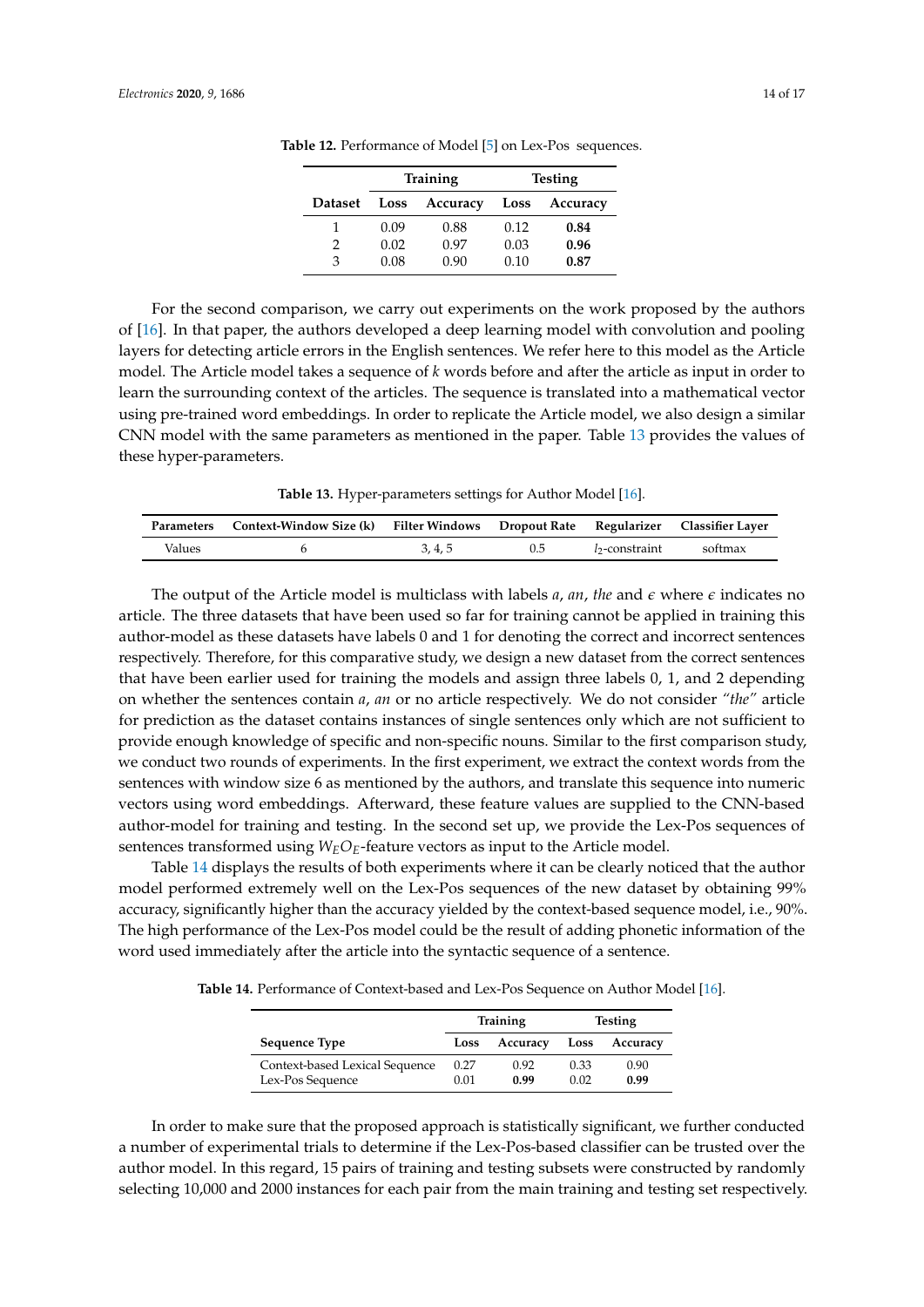Afterward, on each pair, both Lex-Pos-based and author model [\[5\]](#page-16-0) were trained and the respective accuracy values have been recorded. Figure [1](#page-14-1) presents a plot drawn from these accuracy values where the x-axis and y-axis represent values obtained by author classifier [\[5\]](#page-16-0) and Lex-Pos-based classifier respectively. The graph clearly shows that for every pair of subset, Lex-Pos based classifier has performed better by obtaining a higher accuracy score. We also applied paired Student's *t*-tests [\(https://www.ruf.rice.edu/~bioslabs/tools/stats/ttest.html\)](https://www.ruf.rice.edu/~bioslabs/tools/stats/ttest.html) on the two sets of accuracy scores to know if the distribution difference is statistically significant. We recorded the *t*-value as 11.516 with a *p*-value less than 0.05 which implies that the accuracy distribution of the two models is statistically different. Therefore, there is sufficient evidence to consider that the Lex-Pos model is better than the author model [\[5\]](#page-16-0). It is to be noted that statistical significance test was not conducted for comparing Lex-Pos-based grammar detector with author model [\[16\]](#page-16-11) as we observed a considerably large improvement in the results, i.e., 9% increment in accuracy.

<span id="page-14-1"></span>

**Figure 1.** Accuracy values on 15 trials.

# <span id="page-14-0"></span>**9. Discussion and Limitations**

In this work, we have proposed the concept of converting an English sentence into a Lex-Pos sequence represented using a  $W_EO_E$ -feature vector in order to design a grammar detector that is capable of taking the advantage of both kinds of sequences, i.e., the specific nature of the lexical sequences and generic nature of syntactic sequences. We compare the performances of the Lex-Pos classifier with the models which are individually trained on lexical and POS-tag sequences of sentences. Lexical sequences were represented using word embedding vectors, while POS-tag sequences were represented using one-hot vector encoding. It is evident from the results that in terms of accuracy, the lexical-based models perform better than POS-tag-based models, whereas, in the context of stability, the POS-tag-based model proved to be more trustworthy. However, Lex-Pos sequence-based classifiers have proven to be the best systems in both aspects, accuracy and stability. This confirms the usefulness of providing additional linguistic knowledge to the POS-tag sequences of sentences and shows that the Lex-Pos sequences are more efficient in capturing the grammar structure of the English language.

In order to further demonstrate the potential of Lex-Pos , two grammar aware models of existing studies have been replicated. The first replica (LSTM-based Essay model) is designed to score the English sentence based on its correctness of grammar. And the second replica (CNN-based Article model) is modeled to classify the article errors in the sentence. The experiments show that both author models performed better on the Lex-Pos sequences than the sequences used in the respective papers. Furthermore, in these experiments also, Lex-Pos based trained author models are observed as more stable with lower accuracy-drops from training to testing.

Although the Lex-Pos models are found to be more efficient and trustworthy, there are also a few limitations associated with the present work. First, it does not ensure if a sentence is semantically valid, i.e., if the sentence is meaningful. The proposed model only verifies the grammatical structure of the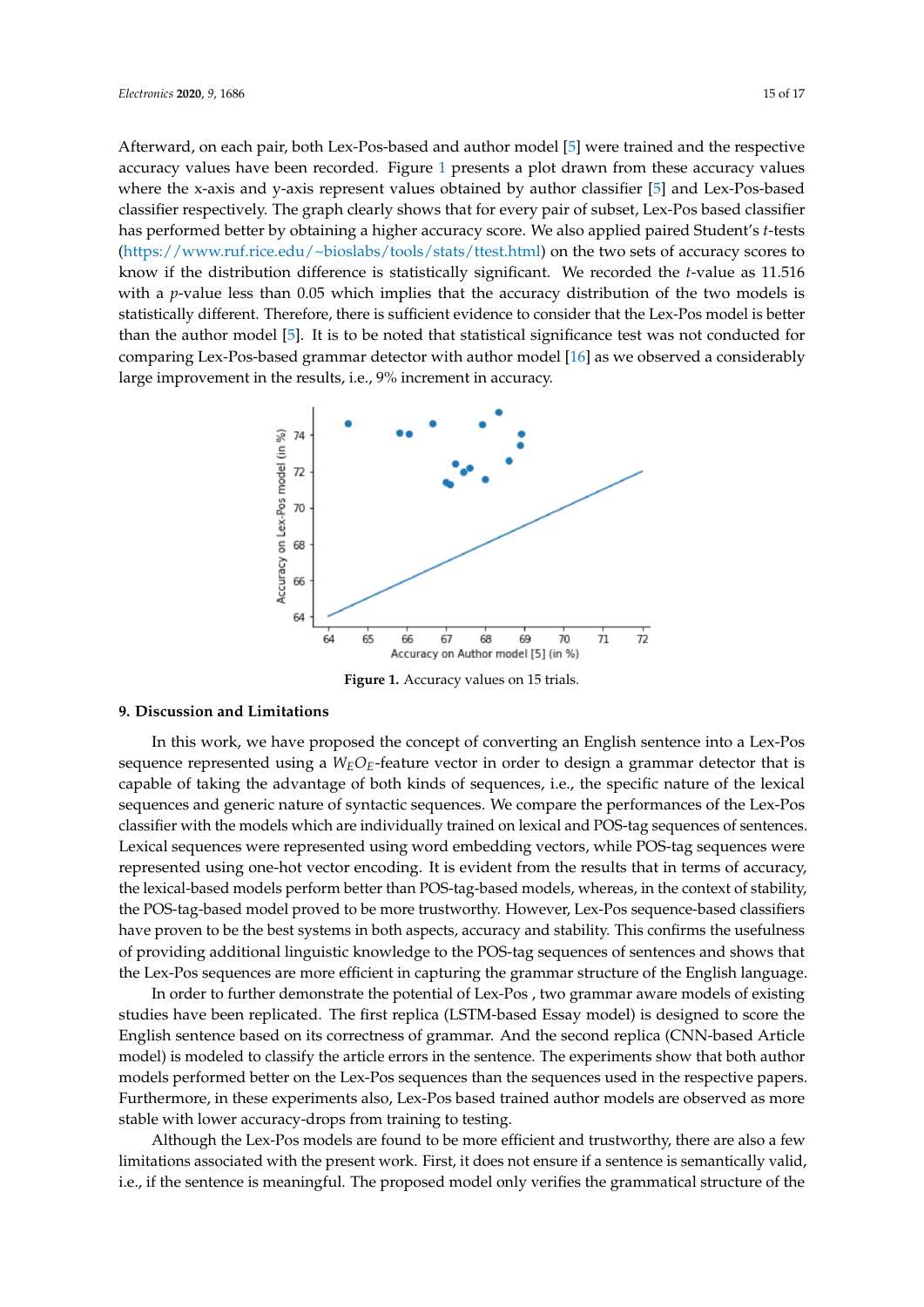sentence, and therefore, it will not be able to discriminate the two sentences, *S*1: *"I am eating a banana"* and *S*2: *"I am running a banana"*. Both sentences are valid on syntax grounds but the second sentence fails on semantic context since *"I am running a banana"* does not make any sense in real life. Secondly, the proposed model is limited to individual sentences only and does not consider dependency between sentences. For example, consider the two sentences, *S*3: *"I talked to a boy"* and *S*4: *"She is great"*. If these two sentences are considered independently, then both are correct. But if these two sentences are considered in combination where the second sentence follows the first one, then instead of *"She"* as a subject in the *S*4, *"He"* should have been used. These limitations have been considered as the future scope in the proposed work's direction.

## <span id="page-15-4"></span>**10. Conclusions and Future Scope**

In this paper, our main aim was to demonstrate that the proposed sequence, namely, Lex-Pos which incorporates both linguistic and structural information of a sentence, can lead to a significant improvement in the performance of grammar error detection. Since the Lex-Pos sequences contain both lexical and POS-tag tokens, these sequences have been translated into numerical values by providing a new embedding technique, i.e., *WEOE*-encoding. Also, the two types of error corpora have been designed for making the model learn about the lexical and POS-tag specific mistakes respectively. A total of three types of datasets have been used for conducting the experiments where an LSTM architecture was employed to design the grammar detection system.

In the experiments, we found that classifiers trained on lexical sequences yield more accurate results than the classifiers trained on POS-tag sequences. On the contrary, POS-tag-based models are observed as more stable than the lexical- ones. However, Lex-Pos based classifiers outperform the others in both parameters, accuracy and stability. Lex-Pos sequences are also found to be more efficient and trustworthy on the replica systems designed on the basis of existing studies. The comparative study shows that the Lex-Pos sequences can be further employed to design other grammar aware systems other than error detection, e.g., essay scoring system and grammar error correction system. The future scope can be to extend these sequences by imbibing semantic information using methods like named entity recognition in order to make the model learn about semantically valid or invalid sentences.

**Author Contributions:** N.A. and M.A.W. conceived and designed the experiments; N.A. performed the experiments; N.A. and M.A.W. analyzed the data; N.A. prepared the first draft of the paper; M.A.W. edited the paper; P.B. proofread the paper and supervised the overall work. All authors have read and agreed to the published version of the manuscript.

**Funding:** This research received no external funding.

**Acknowledgments:** This work was carried out during the tenure of an ERCIM Alain Bensoussan Fellowship Program.

**Conflicts of Interest:** The authors declare no conflict of interest.

## **References**

- <span id="page-15-0"></span>1. Wagner, J.; Foster, J.; van Genabith, J. A comparative evaluation of deep and shallow approaches to the automatic detection of common grammatical errors. In Proceedings of the 2007 Joint Conference on Empirical Methods in Natural Language Processing and Computational Natural Language Learning (EMNLP-CoNLL), Prague, Czech Republic, 28–30 June 2007; pp. 112–121.
- <span id="page-15-3"></span>2. Wagner, J.; Foster, J.; van Genabith, J. Judging grammaticality: Experiments in sentence classification. *Calico J.* **2009**, *26*, 474–490. [\[CrossRef\]](http://dx.doi.org/10.1558/cj.v26i3.474-490)
- <span id="page-15-2"></span>3. Kaneko, M.; Sakaizawa, Y.; Komachi, M. Grammatical error detection using error-and grammaticality-specific word embeddings. In Proceedings of the Eighth International Joint Conference on Natural Language Processing, Tapei, Taiwan, 27 November–1 December 2017; Volume 1: Long Papers, pp. 40–48.
- <span id="page-15-1"></span>4. Xiong, D.; Zhang, M.; Li, H. Error detection for statistical machine translation using linguistic features. In Proceedings of the 48th annual meeting of the Association for Computational Linguistics, Uppsala, Sweden, 11–16 July 2010; pp. 604–611.